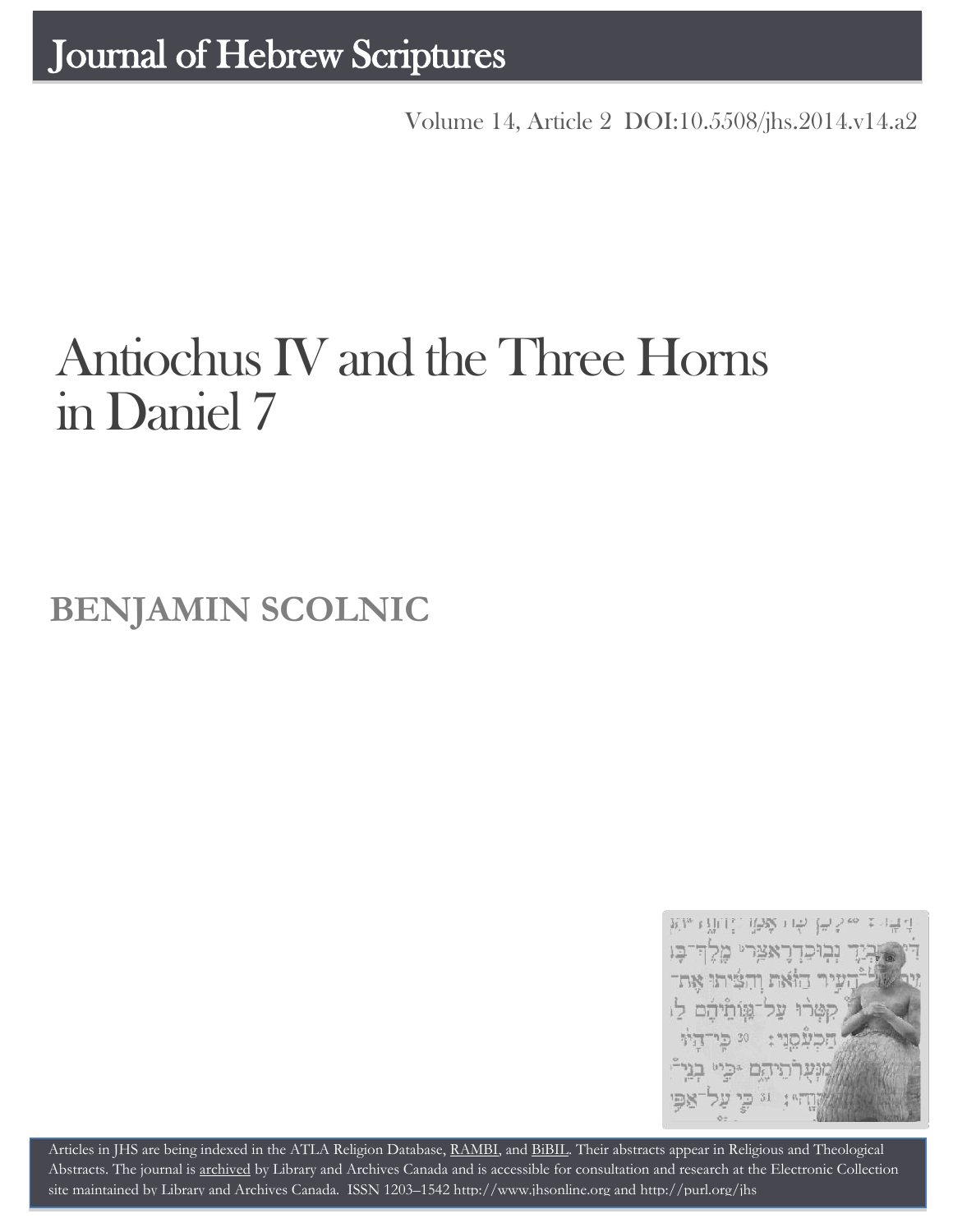## **ANTIOCHUS IV AND THE THREE HORNS IN DANIEL 7**

### BENJAMIN SCOLNIC SOUTHERN CONNECTICUT STATE UNIVERSITY

#### **1. INTRODUCTION**

 $\overline{a}$ 

The symbolism of the horns in Dan 7 is central to the visions of Jewish and Hellenistic history that form the core of the second half of the Book of Daniel. In the vision of ch. 7, Daniel sees three mighty beasts before he is shown a fourth beast that has ten horns.

While I was gazing upon these horns, a new little horn sprouted up among them; three of the older horns were uprooted to make room for it. . . . Then I wanted to ascertain the true meaning of the fourth beast . . . and of the ten horns on its head; and of the new one that sprouted, to make room for which three fell . . . "And the ten horns [mean]—from that kingdom, ten kings will arise, and after them another will arise. He will be different from the former ones, and will bring low three kings" (Dan 7:8, 19–20, 24). 1

All modern scholars agree with Porphyry who, in the third century C.E., stated that the little, eleventh, horn is the Seleucid king Antiochus IV.<sup>2</sup> Many take the cautious stance, however, that we cannot

<sup>&</sup>lt;sup>1</sup> All translations are from NJPS unless indicated otherwise.

<sup>2</sup> Many of Porphyry's interpretations are reported by Jerome; see G. L. Archer, *Jerome's Commentary on Daniel* (Eugene, Oreg.: Wipf and Stock, 2009). The consensus of scholarship is that the texts presented in Dan 7– 12 were written during Antiochus IV's persecution of the Jews in 167–64 and before his death in 164/163; cf., recently, D. E. Gowan, *Daniel* (Nashville: Abingdon, 2001), 20: "So Daniel can be dated more closely than any other biblical book, in 165 BC." The consensus that the book is a *vaticinium ex eventu* consisting of texts written c. 165 B.C.E. as if they had been foretold in the sixth century has held steady for over a century since the work of S. R. Driver, *The Book of Daniel* (Cambridge: Cambridge at the University Press, 1900); see, e.g., B. S. Childs, *Introduction to the Old Testament as Scripture* (Philadelphia: SCM, 1979), 612. This view is likewise shared by conservative scholars, who believe that part or all of the materials preserved in Dan 7–12 may go back to the sixth century, rather than being *vaticinia ex eventu*. See, for example, J. G. Baldwin, *Daniel: An Introduction and Commentary* (The Tyndale Old Testament Commentaries;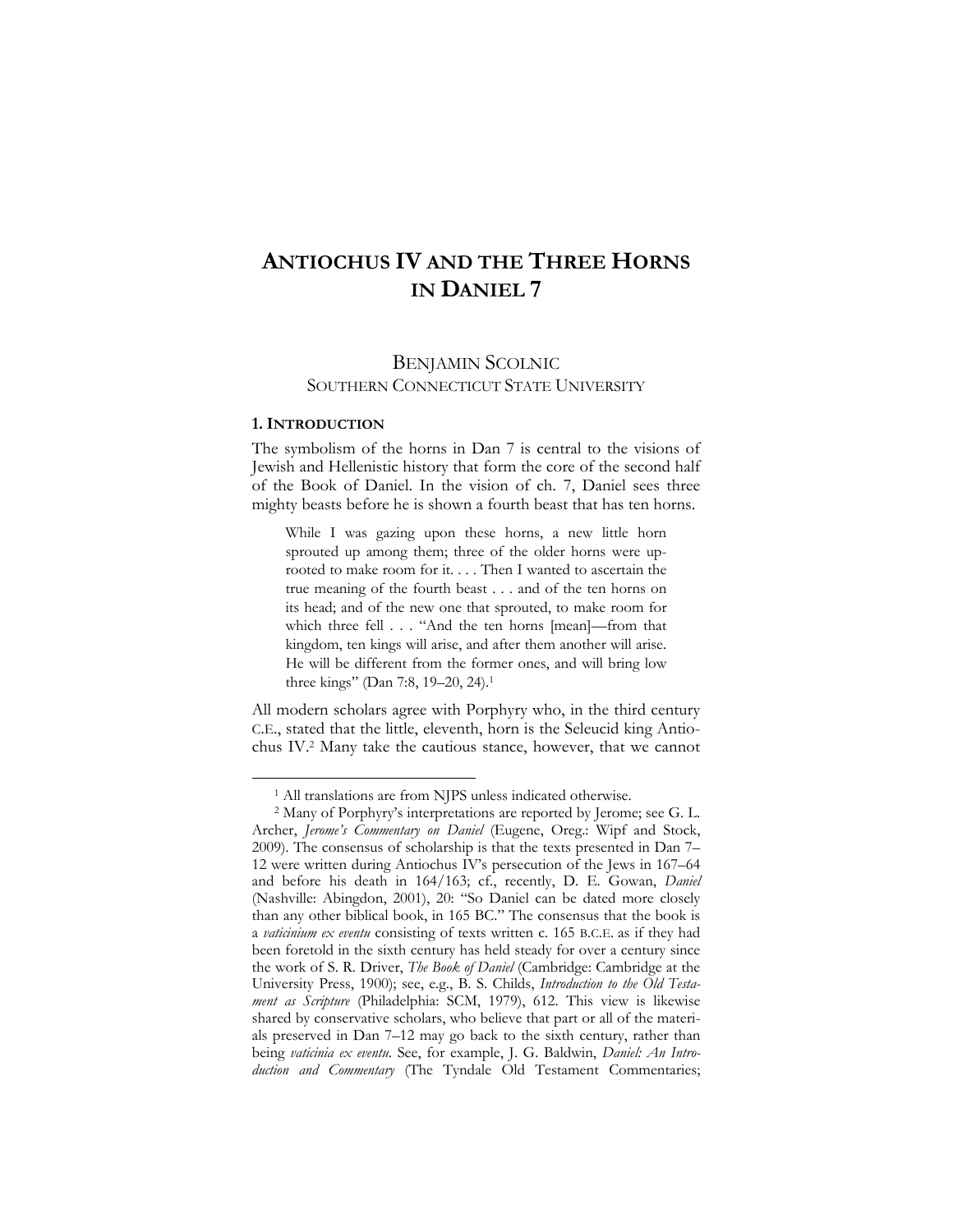know the names of all the kings represented by the ten horns, or that "ten" may simply be a conventional and schematic number for a set of generation. <sup>3</sup> The identities of the last three horns, on the other hand, seem more attainable. Collins, for instance, states that, "The three horns that were uprooted by the little one are likely to have specific referents  $\dots$  since they are recent, having been overthrown by Antiochus Epiphanes, and the number is small."<sup>4</sup> In attempting to identify the three kings. Porphyry lists King Artaxias of Armenia, Ptolemy VI Philometor and Ptolemy VII Euergetes, all of whom Antiochus IV defeated (in 169, 168 and 166, respectively).<sup>5</sup> Others suggest combinations of Seleucus IV and his two sons, Demetrius and Antiochus, his minister Heliodorus, and the Ptolemaic dynasts Ptolemy VI Philometor, Cleopatra II and Ptolemy VIII.<sup>6</sup> The popular view in recent scholarship is that all ten

<u>.</u>

Downers Grove: Inter-Varsity Press, 1978), 183: ". . . the ruler in question is Antiochus Epiphanes, and in this there is no disagreement."

<sup>3</sup> E. Bickerman, *Four Strange Books of the Bible* (New York: Schocken, 1967), 104–5; A. Y. Collins, "Numerical Symbolism in Jewish and Christian Apocalyptic Literature," *ANRW*, Part 2, 21 (1984), 1221–87 (1242– 44); J. J. Collins, *Daniel* (Grand Rapids: Eerdmans, 1984), 80–81.

<sup>4</sup> J. J. Collins, *Daniel* (Minneapolis: Fortress, 1993), 321. While ten "might not signify an actual number," Goldingay agrees that, "there is less ground for taking the 'three horns' non-literally" (J. E. Goldingay, *Daniel: A Commentary on the Book of Daniel* [WBC, 30; Nashville: Nelson, 1994], 164).

<sup>5</sup> Archer, *Jerome's Commentary on Daniel*, 77. Ginsberg, Hartman and Di Lella follow Porphyry: H. L. Ginsberg, *Studies in Daniel* (New York: JTS, 1948), 22; L. F. Hartman and A. A. Di Lella, *The Book of Daniel: A New Translation with Introduction and Commentary* (AB, 23; New York: 1977, Doubleday), 216.

<sup>6</sup> See the review of different theories in Goldingay, *Daniel,* 180. I will mention a few examples. Bickerman states that the three are Ptolemy VI, Ptolemy VII and Cleopatra II (Bickerman, *Four Strange Books*, 104). Charles and Montgomery include Heliodorus as one of the last three, but Rowley dismisses this possibility (R. H. Charles, *A Critical and Exegetical Commentary on the Book of Daniel* [Oxford: Clarendon, 1929], 172; J. A. Montgomery, *A Critical and Exegetical Commentary on the Book of Daniel* [ICC; New York: Scribner's, 1927], 293; H. H. Rowley, *Darius the Mede and the Four World Empires in the Book of Daniel: A Historical Study of Contemporary Theories* [Cardiff: University of Wales Press, 1964], 108–14). McNamara thinks that the three are "the two sons of Seleucus IV . . ." and Antiochus IV's "own son who was co-regent with his father from 175 to 170 BC" (M. McNamara, "Daniel," in R. C. Fuller [ed.], *A New Catholic Commentary*  on Holy Scripture [London: Nelson, 1969], 650-75 [664]; see also A. Lacocque, *The Book of Daniel* [trans. D. Pellauer; Atlanta: John Knox, 1979], 153). The fact is that Seleucus IV had two sons, Demetrius and Antiochus; after Seleucus IV's death, his brother Antiochus IV adopted the latter and then executed him (see below). Redditt (P. L. Redditt, *Daniel* [Sheffield: Sheffield Academic Press, 1999], 122–23) agrees that Seleucus IV, Demetrius and Antiochus seem to be the three but considers Bentzen's idea that it was the latter two and Ptolemy Philometor to be a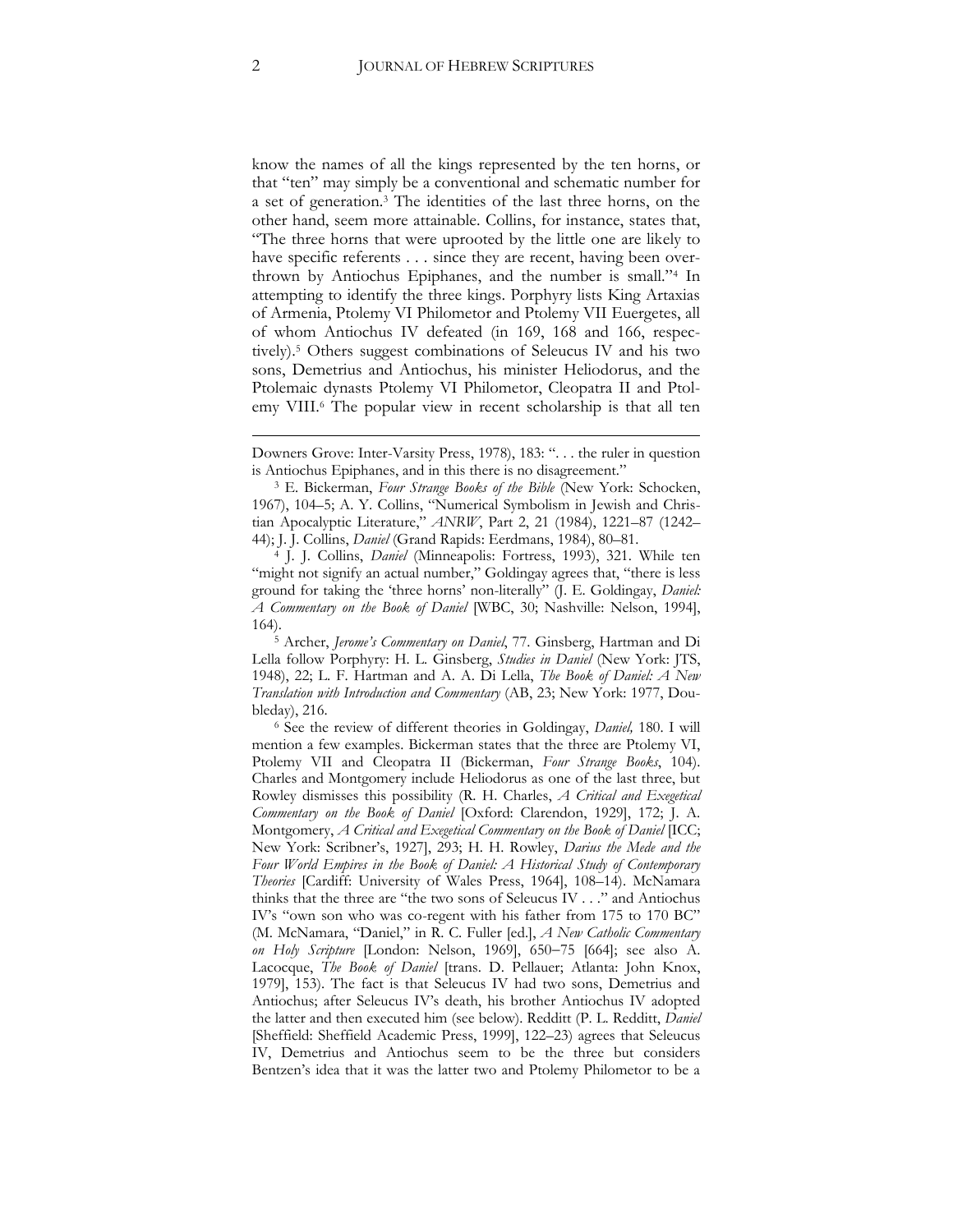kings are Seleucids.<sup>7</sup> Thus the theory endorsed by both Collins and Goldingay (to name two prominent commentaries on Daniel), as well as in other recent Daniel studies, is that the three displaced kings are Seleucus IV and his sons Demetrius and Antiochus. If so, the writer of the vision certainly does describe, as Collins says, recent events that had occurred within no more than thirteen years before the writing of this passage *circa* 165 B.C.E. (see note 3 above):

- 1. Demetrius was exchanged for Antiochus IV at some point in the years  $178-175$ ;<sup>8</sup>
- 2. Seleucus IV was assassinated in 175,<sup>9</sup> and
- 3. Antiochus, son of Seleucus IV was assassinated in 170.<sup>10</sup>

1

<sup>7</sup> The very idea of "horns" on the fourth beast, which represents Alexander and the Greek/Macedonian kingdoms, probably indicates a separate dynasty. The ten horns are one feature of the beast, along with its iron teeth and bronze claws (7:20). That the ten are all Seleucid kings and princes is the consensus of scholarship (see Collins, *Daniel*, 320; Charles, *Book of Daniel*, 179; Montgomery, *Daniel*, 293; O. Plöger, *Das Buch Daniel*  [KAT, 18; Gütersloh: Mohn, 1965], 116; Rowley, *Darius the Mede,* 105) and would seem to be the plain meaning of 7:24: ". . . And the ten horns [mean]—from *that* kingdom, ten kings will arise, and after them another will arise. He will be different from the former ones, and will bring low three kings." *Sib. Or.* 3.388–400 seems to assume that the ten represent the Seleucid line, the most powerful Greek dynasty (J. J. Collins, "Sibylline Oracles," in J. H. Charlesworth [ed.], *The Old Testament Pseudepigrapha. Vol. 1: Apocalyptic Literature and Testaments* [The Anchor Yale Bible Reference Library; New York: Doubleday, 1983], 317-472 [371]; cf. Goldingay, *Daniel*, 180). Collins points out that "the horns" in Daniel 7 also may have a more specific reference to the Seleucid dynasty: "Coins of Seleucus I and Antiochus I show royal heads wearing horned helmets" (Collins, *Daniel*, 299; cf. S. Morenz, "Das Tier mit den Hörnern: Ein Beitrag zu Dan. 7,7f.," *ZAW* 63 [1951], 151–54). Neither the non-royal assassin Heliodorus nor the Ptolemies fit in this Seleucid list; Ptolemy certainly was not removed from the Seleucid throne. That leaves Seleucus IV and his two sons Demetrius and Antiochus as the likely three horns (so Goldingay, *Daniel*, 180).

<sup>8</sup> Appian seems to say that the exchange took place in 175 (see *Syr.* 45 below); for 178, see S. V. Tracy, "Greek Inscriptions from the Athenian Agora Third to First Centuries B.C.," *Hesperia* 51 (1982), 57–64 (60–62). See now also B. E. Scolnic, "When Did the Future Antiochos IV Arrive in Athens?" *Hesperia* 83 (2014), 123–42.

<sup>9</sup> Following Appian, *Syr.* 45; see below.

<sup>10</sup> Following the "Babylonian King List"; see below.

possibility (A. Bentzen, *Daniel* [HAT, 19; Tubingen: J.C.B. Mohr, 1952], 65). A very different view is that of Caragounis who thinks that the three are Philip of Aridus, Alexander Aegus and Seleucus IV (C. C. Caragounis, "The Interpretation of the Ten Horns of Daniel 7," *ETL* 63 [1987], 10613 [112–13]).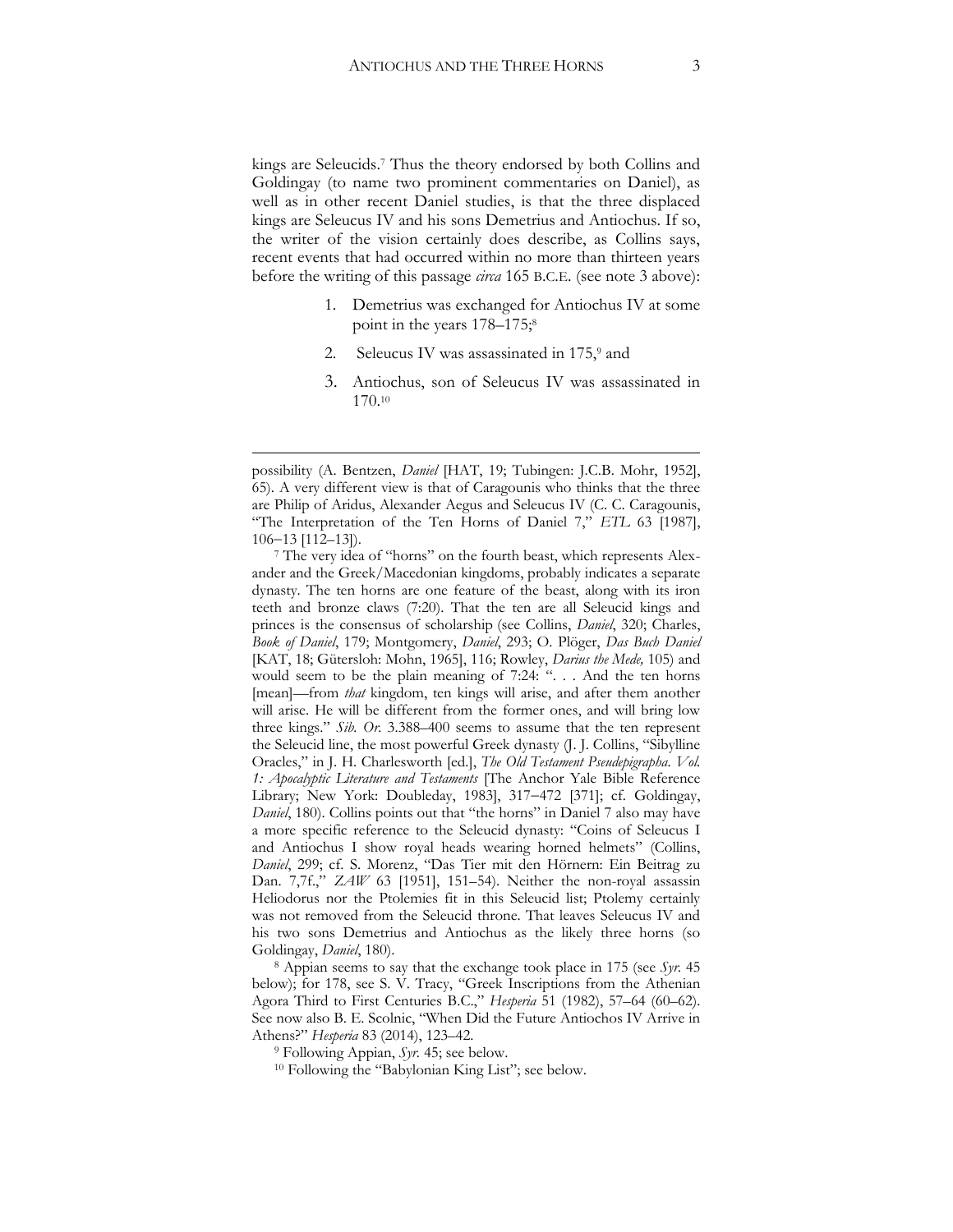But if so, in what way did Antiochus IV himself bring these three kings low? While the Aramaic verb 'et'aqarû "they were uprooted" (7:8; *Kethib*) is passive, possibly giving the credit for Antiochus IV's usurpation to God or his heavenly subordinates, the interpretation of the vision in v. 24 states that the little horn itself will bring the three kings down. It is not clear in 7:8 and 20 how the "uprooting" will take place; however, v. 24 is the interpretation of the meaning of the vision, and so the verb used at the end of Dan 7:24 (yĕhašpil; from the root špl in the Aramaic *Haphel*) is important for my purpose here: Antiochus IV is the active force that brings the three horns low.<sup>11</sup> In a sense, both the passive sense of v. 8 and 20 and the active sense of v. 24 appear to be correct in light of the theology of the writer of Dan 7, who is seen by many scholars to be a member of the *maśkîlîm*.<sup>12</sup> All events are the work of God, but the acting out of God's will is still the work of humans. Still, what is crucial is not the initial description of this very symbolic vision but the meaning that is given to that vision, and 7:24 states that Antiochus brought the three horns down.

But again, what did Antiochus IV actually do to be considered the one who brought three Seleucid dynasts low? Collins answers that Antiochus IV benefited from the three kings' demise or exile but did not actually destroy them; in other words, he ascended to power because of these various events that cleared his way to the kingship, but did not cause those events himself. <sup>13</sup> In this view, it is not a historical fact that Antiochus IV "brought down" his brother and nephews but a tendentious construction, in which Antiochus IV is blamed even for those violent deeds that he did not do.<sup>14</sup> This is a logical theory. Even if one is aware of the references to the fact

<sup>&</sup>lt;sup>11</sup> I would note that  $\dot{s}pl$  does not only mean "destroy" or "kill"; there are many biblical passages where the verb means, "to humiliate" (e.g. Is 26:5; Prov 25:7), so it is broad enough to describe Demetrius's fate as of 165, that of hostage rather than king as he should have been after the death of his father Seleucus IV in 175.

<sup>&</sup>lt;sup>12</sup> The connection between the *maśkîlîm*, a group of Jewish believers, and the composition of part or all of Dan 7–12 is suggested by several references to this group in ch. 11–12 (11:33–35; 12:3, 10). As Davies states, "it is unusual for a biblical book to name the group for whom it claims to speak" (P. R. Davies, "The Scribal School of Daniel," in J. J. Collins and P. W. Flint [eds.], *The Book of Daniel: Composition and Reception. Vol. 1* [Boston: Brill, 2002], 247–65 [251]). And Collins represents the consensus of modern scholarship when he states in similar fashion: "There can be little doubt that the author of Daniel belonged to this circle" (Collins, *Daniel*, 385).

<sup>13</sup> Collins, *Daniel*, 321.

<sup>14</sup> So Bevan: "It would seem, from this chapter of Daniel, that some persons at least attributed the death of Seleucus Philopator to the instigation of Antiochus Epiphanes—that the pious Jews should have believed their persecutor to be capable of any crime, was quite natural" (A. A. Bevan, *A Short Commentary on the Book of Daniel* [Cambridge: Cambridge at the University Press, 1892], 137).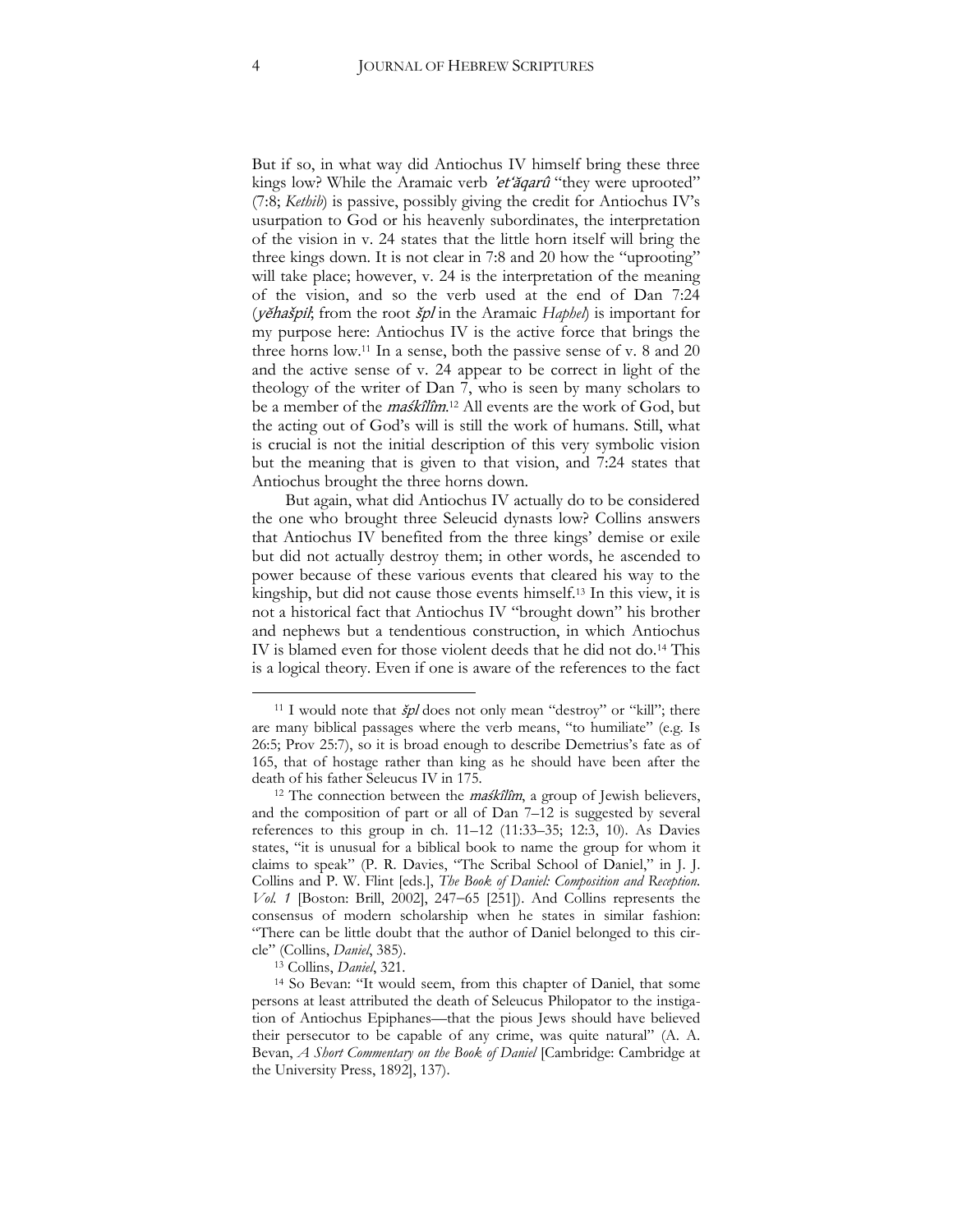that Antiochus IV was responsible for the death of his nephew Antiochus, son of Seleucus IV (as I shall discuss), it is fair to wonder how it could be said that Antiochus IV actively displaced Seleucus IV, who was assassinated by his own minister Heliodorus, or had anything to do with Demetrius, the elder son of Seleucus IV, a hostage in Rome.

And yet, the biblical understanding of Antiochus IV's actions and route to success seems very different from this theory; at least two other passages in the Book of Daniel, 8:23–25 and 11:21–24, possibly written by a different hand than Dan 7, <sup>15</sup> adamantly emphasize that Antiochus IV rose to power through nefarious schemes. 8:23–25 predict the rise of a king "impudent and versed in intrigue," who will destroy "the mighty and the "people of holy ones. By his cunning, he will use deceit successfully. He will make great plans, will destroy many, taking them unawares. . . ." "The mighty" are distinct here from "the people of holy ones" and thus may be the same Seleucid dynasts who are presumably mentioned as the "three horns" in Dan 7. In the same way, as I have shown elsewhere, 11:21–24 may refer to a protracted process of some five years during which Antiochus IV gradually took over the kingdom from the supporters of his brother and nephew.<sup>16</sup> Whether Dan 7– 12 is by one hand or several, it seems that these passages are parallel in saying that Antiochus IV rose to power through the kind of political maneuvers that are familiar to students of Hellenistic history. These schemes are clearly not just minor throne room intrigues but earth-shaking moves that enabled Antiochus IV to usurp the crown.

This study will attempt to illuminate a dense web of international political maneuvers that held great significance for the writer of Daniel 7. I will build on the standard interpretation, already recalled above, according to which the three horns mentioned in Daniel 7:8, 20, and 24 are Seleucus IV (d. 175) and his children Demetrius I (hostage in Rome during Antiochus IV's kingship) and Antiochus (d. 170). I will also follow the suggestion of Will and Walbank that Rome conspired to bring Antiochus IV to power, deliberately sidelining Seleucus IV's direct heir Demetrius I by requesting him as an hostage in 175, and by engineering in the same year the assassination of Seleucus IV. After Seleucus IV's death, Antiochus IV publicly presented himself as loyal coregent together with his nephew Antiochus son of Seleucus IV while planning the latter's assassination, which he effectively ordered in 170.

<sup>15</sup> For a review of theories, see R. Albertz, "The Social Setting of the Aramaic and Hebrew Book of Daniel," in J. J. Collins and P. W. Flint (eds.), *The Book of Daniel: Composition and Reception. Vol. 1* (Boston: Brill, 2002), 171–204.

<sup>16</sup> See B. E. Scolnic, "Seleucid Coinage in 175–165 BCE and the Historicity of Daniel 11:21–24," *Journal of Ancient History* 2 (2014), 1–36.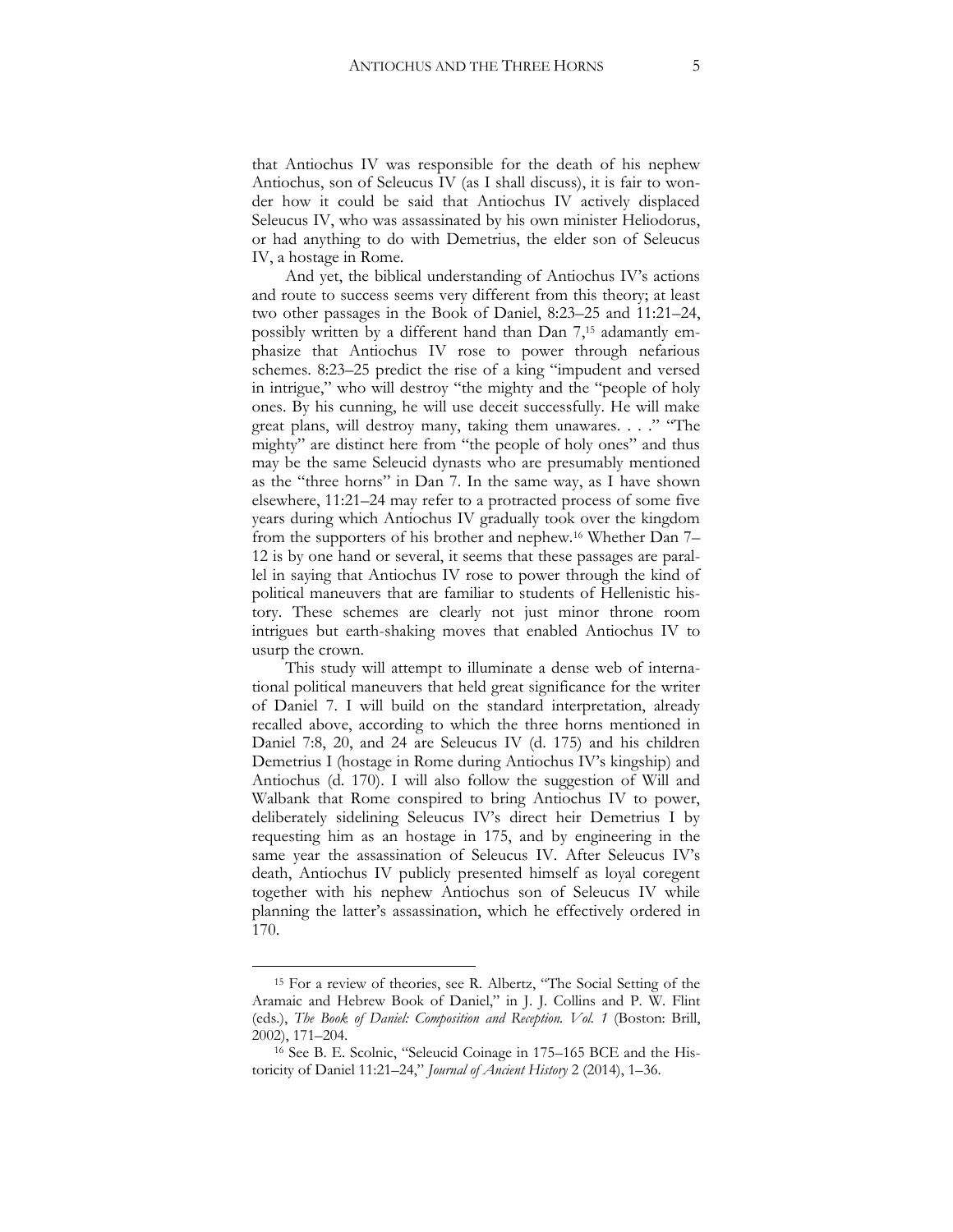The argument developed here is that these biblical texts do not merely present a polemical statement against Antiochus IV, as per the standard view; they also reflect an accurate historical assessment that Antiochus IV, supported by Rome and Pergamon, was actively involved in the removal of his brother and nephews in his gradual usurpation of the Seleucid throne.

#### **2. THE CIRCUMSTANCES SURROUNDING THE ASSASSINATION OF SELEUCUS IV**

Modern scholarship has debated the existence of an international conspiracy in the assassination of Seleucus IV in 175 B.C.E. and the placement of Mithridates,<sup>17</sup> the future Antiochus IV, on the Seleucid throne. Some deny any such plot and insist that the assassination was planned and executed by Heliodorus, Seleucus IV's minister.<sup>18</sup> Those who think that there was external influence are particularly interested in whether Rome was involved; some believe that the first step in the plan was the exchange of Mithridates/Antiochus IV for Demetrius as the prize Seleucid hostage in Rome.<sup>19</sup> Those who reject the idea that Rome was part of a conspiracy include Gruen, who states that at this time Rome and the Seleucid Empire were in a period of "continued harmony" demonstrated by the "fact" that Seleucus IV sent Demetrius to Rome "as a gesture of good will."<sup>20</sup> Green thinks that Eumenes of Pergamon was involved but not Rome.<sup>21</sup> Others have suggested that it was the Ptolemies, and not Rome, who inspired Heliodorus's plot.<sup>22</sup>

<sup>17</sup> Mithridates was the name of the future Antiochus IV before he took the dynastic name at some point after the death of his older brother Antiochus in 193/2. He probably did not take this name until he became king or regent, i.e., not before 175 at least (J. D. Grainger, *A Seleukid Prosopography and Gazeteer* [Leiden: Brill, 1997], 22).

<sup>18</sup> E. S. Gruen, *The Hellenistic World and the Coming of Rome* (Berkeley: University of California, 1984), 646; [D. Gera](http://www.flipkart.com/author/dov-gera/), *Judaea and Mediterranean Politics, 219 to 161 B. C. E.* (Leiden: Brill, 1997), 110–11; C. Habicht, *The Hellenistic Monarchies: Selected Papers* (Ann Arbor: University of Michigan Press, 2006), 191. Grainger, however, does not find the evidence that Heliodorus murdered Seleucus to be "overwhelming" (Grainger, *A Seleukid Prosopography*, 64).

<sup>19</sup> E. Will, *Histoire politique du monde hellénistique. Vol. 2: Des avènements d'Antiochos III et de Philippe V à la fin des Lagides* (rev. and enl. ed.; Annales de l'Est, mémoire no. 32; Nancy: Presses Universitaires de Nancy, 1982), 304–5; cf. M. Zambelli, "L'ascesa al trono di Antioco IV Epifane di Siria," *Rivista di Filologia e di Istruzione Classica* 38 (1960), 363–89; F. W. Walbank, *A Historical Commentary on Polybius. Vol. 3: Commentary on Books XIX–XL*  (Oxford: Oxford University Press, 1979), 285. This theory was first proposed by A. Bouché-Leclercq, *Histoire des Séleucides (323–64 avant J.-C.). Vol. 1* (Paris: Leroux, 1913), 231–41.

<sup>20</sup> Gruen, *Hellenistic World*, 646.

<sup>21</sup> P. Green, *Alexander to Actium: The Historical Evolution of the Hellenistic Age* (Berkeley: University of California Press, 1990), 429; R. M. Errington,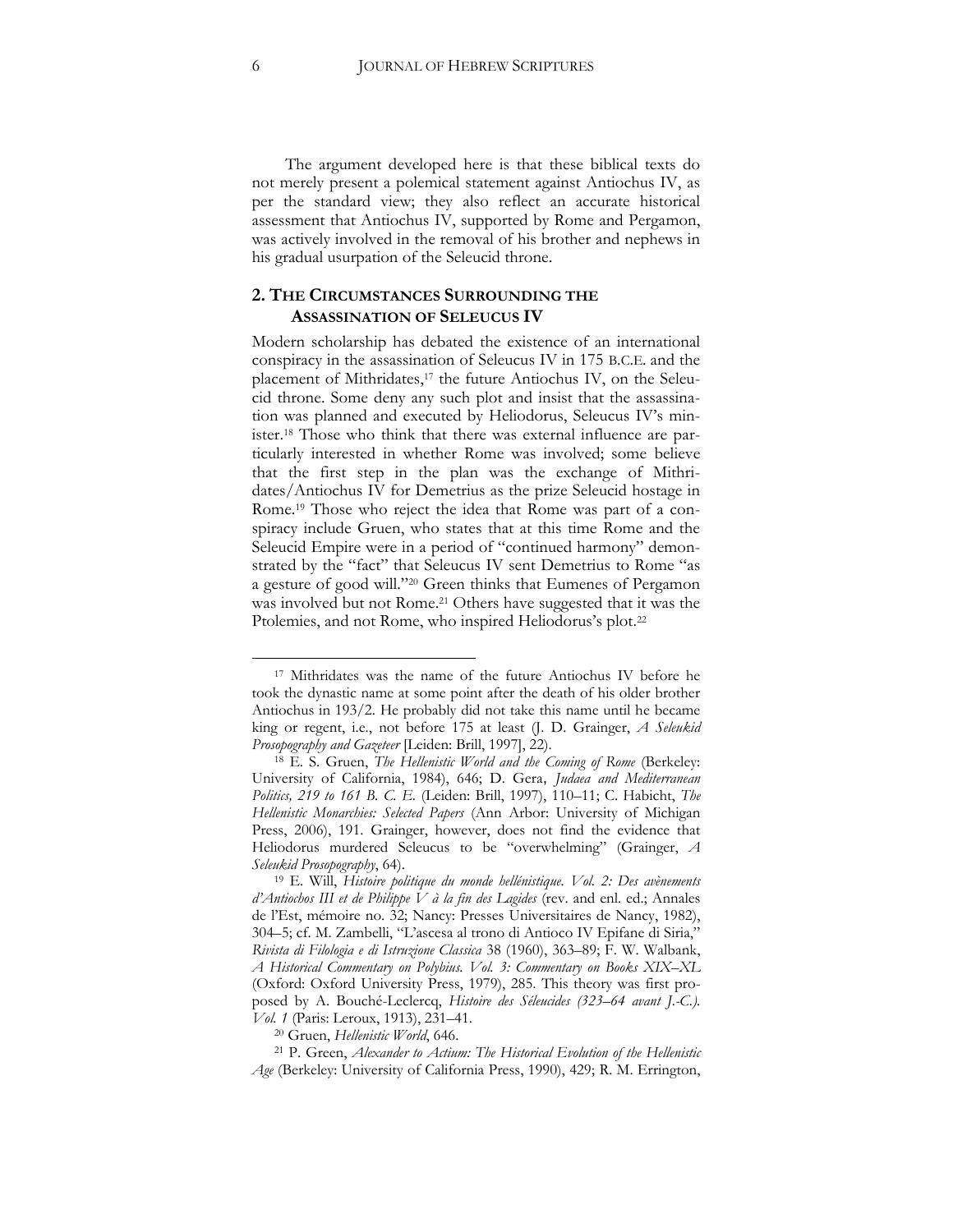In my view, there are indeed some grounds for assuming that Rome was involved in the plans to put their former hostage, Antiochus IV, on the Seleucid throne; and that, consequently, together with Pergamon they had a hand in the assassination of Seleucus IV by the Seleucid minister Heliodorus. As Walbank states, ". . . the exchange of hostages (Demetrius for Antiochus IV) . . . the speed of his [Antiochus IV's] intervention in concert with Pergamum the moment Seleucus' murder was announced, and that murder itself, all indicate a carefully prepared plot between Rome and Pergamum, with Heliodorus as perhaps the unconscious agent or dupe. The theory, though beyond proof, is attractive."<sup>23</sup>

Although there are other elements that may corroborate this view, especially when we consider Roman policy concerning hostages, Walbank is certainly right when he emphasizes the remarkable timing involved in Antiochus IV's accession to the throne. According to the Babylonian King List, Antiochus IV moved from the status of a former hostage-prince in Athens to that of at least regent—and presumably de facto sovereign—of the kingdom within nineteen days, from the sixth of the month Ulûlu (September 3, 175) until the end of that month (Sept. 22, 175):

Year 137, Ulûlu [= month VI], the tenth: Se(leucus IV), the king, died . . . The same month: An(tiochus IV Epiphanes), his son, sat on the throne. He reigned 11 years. The sam[e year], [Arahsamna](http://www.livius.org/caa-can/calendar/calendar_babylonian.html#Arahsamna) [= month VIII]: [An\(tiochus IV\)](http://www.livius.org/am-ao/antiochus/antiochus_iv_epiphanes.html) and An(tiochus), his son, (ruled) as kings. [Year 1]42, [Abu](http://www.livius.org/caa-can/calendar/calendar_babylonian.html#Abu) [= month V], at the command of An(tiochus IV), the king, An(tiochus), the king, his son, was put to death.<sup>24</sup> [Year 14]3, An(tiochus ruled as) king (alone).

1

*The Dawn of Empire: Rome's Rise to World Power* (Ithaca: Cornell University Press, 1972), 253.

<sup>22</sup> See the discussion and bibliography in Gera, *Judaea and Mediterranean Politics*, 111 n. 11.

<sup>23</sup> Walbank, *Historical Commentary on Polybius*, 285.

<sup>24</sup> A. Sachs and J. Wiseman, "A Babylonian King List of the Hellenistic Period," *Iraq* 16 (1954), 202–12. Sachs and Wiseman only say that this cuneiform list (B.M. 35603) was written after 175, but we know that it had to have been written after the recording of the assassination of the boy Antiochus who was killed between July 30 and August 30 in 170 B.C.E., and after the report that Antiochus IV ruled as sole king in 169 B.C.E. The last five or six lines are too damaged to reconstruct, but the upper and left edges of the tablet seem to be the colophon that presents details about the reign of Demetrius I. Demetrius I was the firstborn son and legitimate heir of Seleucus IV for whom dynastic legitimacy was the issue of his life in the face of the usurpation of the throne by his uncle Antiochus IV, his cousin (Antiochus IV's real son) Antiochus V Eupator, and Alexander Balas. Demetrius is placed in the king list to the exclusion of these rulers who would thus be called "pretenders" or "usurpers." This tablet may have been written c. 161 B.C.E. after the victory of Demetrius I over Timarchus of Miletus. The list may have wanted to stress that Antiochus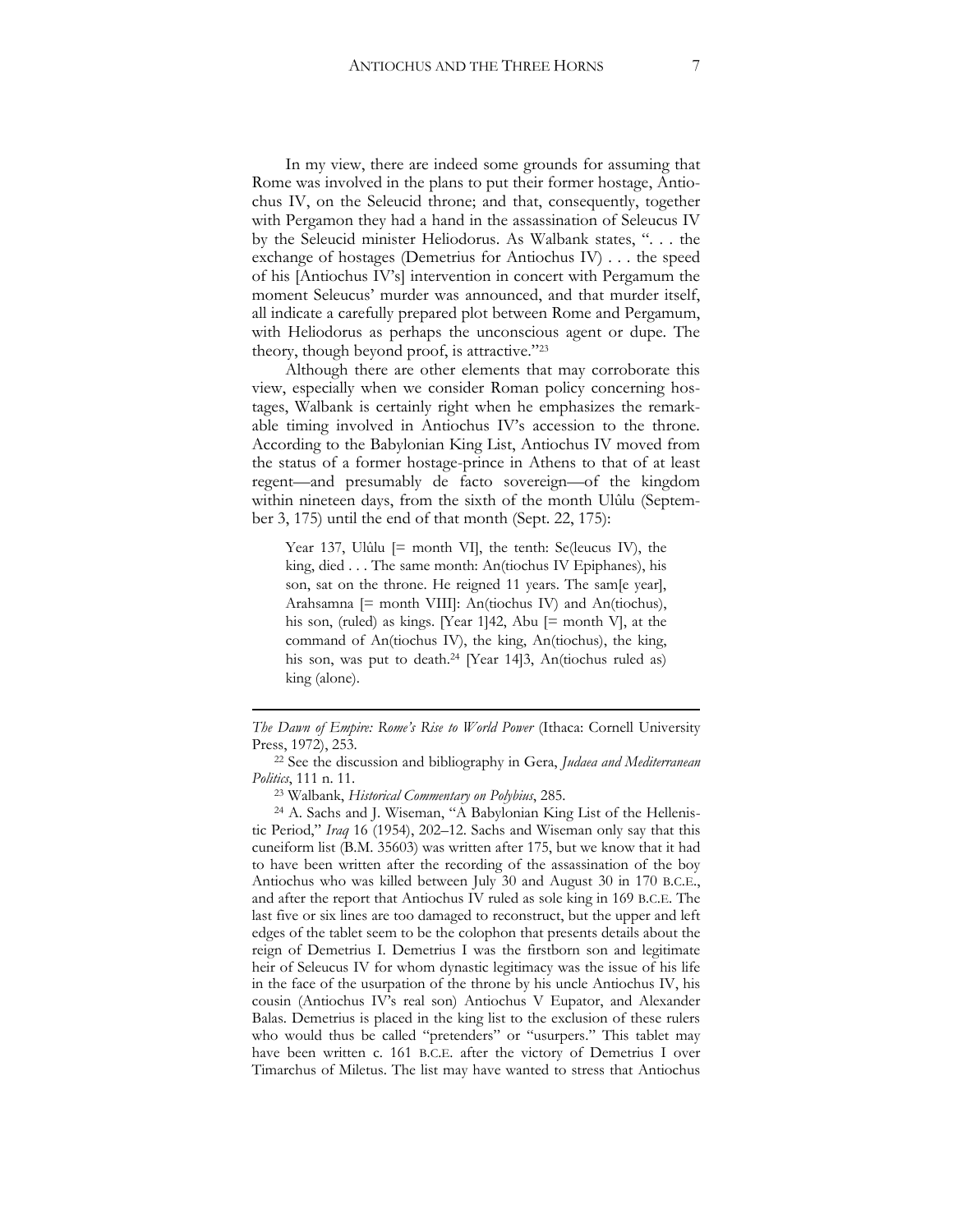This text is valuable for giving us the date of Seleucus IV's death, September 3, 175, and for confirming what we know from astronomical diaries, namely, that it was only in 169 that Antiochus IV became sole king.<sup>25</sup> The list, however, contains a major error. Antiochus IV was not the son but the brother of Seleucus IV. In addition, the list is somewhat confusing in that Antiochus IV did not kill his own son in 170; he killed his adopted son, the boy Antiochus, son of Seleucus IV, the legitimate king.

#### **3. ANTIOCHUS, SON OF SELEUCUS IV**<sup>26</sup>

It has often been assumed, and with good reasons, that Antiochus IV was responsible for the death of his nephew Antiochus, one of the three "horns" mentioned in Dan 7. Diodorus Siculus (30.7.2) discusses how Andronicus executed Antiochus, son of Seleucus IV while Antiochus IV was campaigning in Cilicia: "Andronicus, who assassinated the son of Seleucus and who was in turn put to death, willingly lent himself to an impious and terrible crime, only to share the same fate as his victim. For it is the practice of potentates to save themselves from charges at the expense of their friends."<sup>27</sup> Since Andronicus was an official of Antiochus IV, it is fair to assume that the latter ordered the killing, only to execute Andronicus on his return. A fragment from John of Antioch (F 58) states that Antiochus IV killed a son of his brother Seleucus and placed the responsibility for the murder on others, whom he also killed.<sup>28</sup> One imagines Antiochus IV proclaiming his innocence, insisting that he was in another country at the time and showing his rage at the killing of the innocent boy. This is exactly the kind of violent intrigue and monumental lie of which he is accused in the Book of Daniel. The evidence from both Babylonian and Roman sources, then, constitutes a historical tradition that Antiochus IV had his nephew killed.

While it is true that the Babylonian King List makes it seem as if Antiochus IV reigned as of October 175, there is a very different way to read this text. Grzybek says that the first mentioned Antio-

<sup>28</sup> See U. Roberto, *Ioannis Antiocheni Fragmenta ex Historia chronica. Introduzione, edizione critica e traduzione* (Texte und Untersuchungen zur Geschichte der altchristlichen Literatur, 154; Berlin: Walter de Gruyter, 2005), 201. John of Antioch, a seventh-century Byzantine chronicler, wrote *Historia chronike*, using sources such as the Roman and/or Christian historians Sextus Julius Africanus (c. 160-c. 240 C.E.), Eusebius (263-339 C.E.) and Ammianus Marcellinus (325/330–391 C.E.).

1

IV killed the true heir, the boy Antiochus, son of Seleucus IV (and brother of Demetrius I).

<sup>25</sup> Sachs and Wiseman, "A Babylonian King List," 209.

<sup>26</sup> This analysis is indebted to O. Mørkholm, *Antiochus IV of Syria* (Copenhagen: Gyldendalske Boghandel, 1966), 42–50.

<sup>27</sup> Diodorus Siculus, *Library of History* Books 21–32 (trans. F. R. Walton; LCL; Cambridge: Harvard, 1957), 289. Diodorus was a Greek historian who wrote between 60 and 30 B.C.E.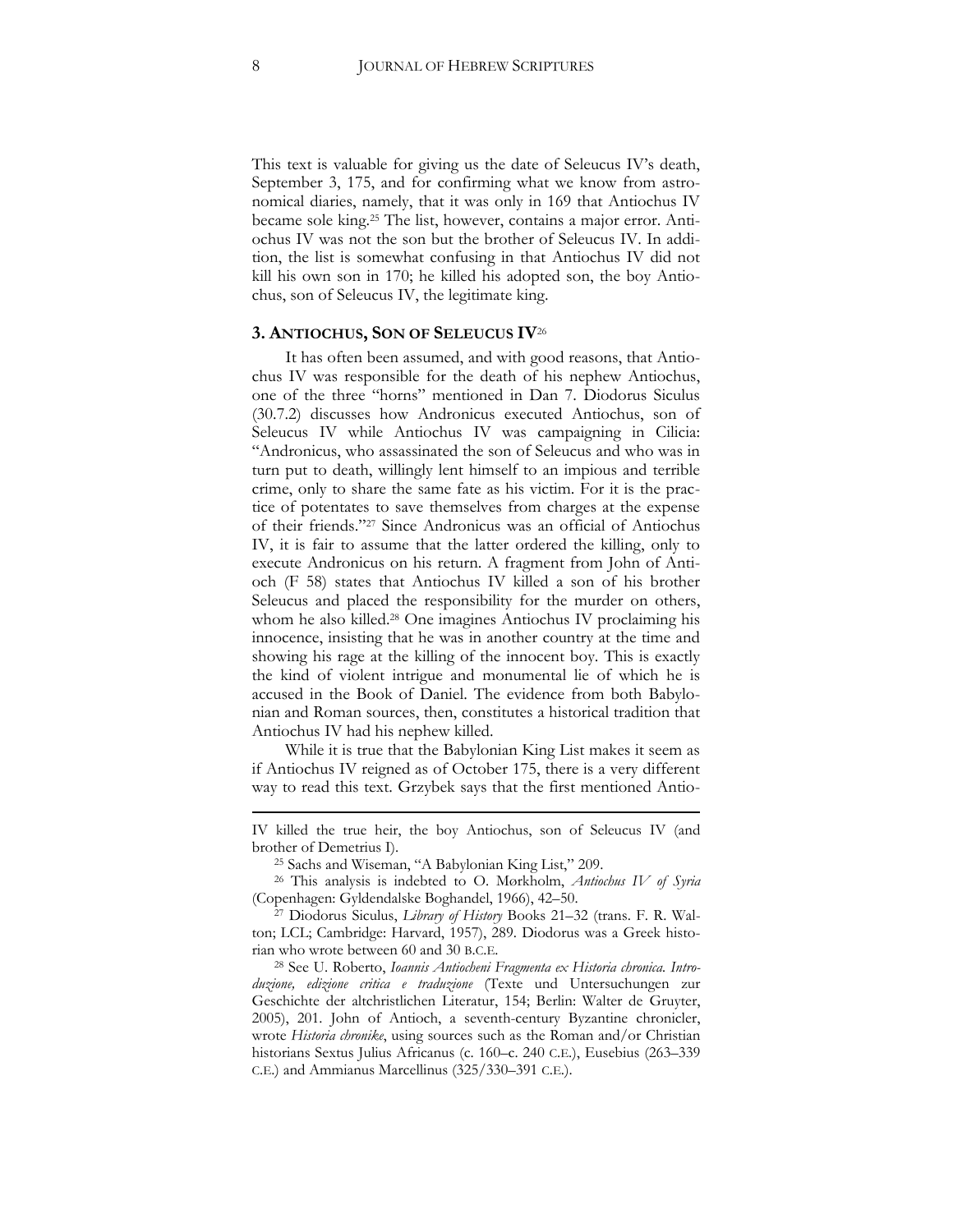chus in BKL is the boy Antiochus, son of Seleucus IV and not, as in the translation and reconstruction cited here, Antiochus IV. The list should read: "The same month: Antiochus, his (Seleucus IV's) son, ascended the throne. He reigned for eleven years." The list would thus insist that despite the boy Antiochus's death at the hands of Antiochus IV after five years of co-regency, the whole reign of Antiochus IV, the eleven years from 175–164, really belonged to that boy king. Grzybek states that the Babylonian King List is thereby attacking Antiochus IV by listing the boy Antiochus, son of Seleucus IV, and not Antiochus IV as the true king for that period.<sup>29</sup> Gryzbek is literally correct as the boy Antiochus, and not Antiochus IV, was Seleucus IV's son.

Antiochus son of Seleucus IV was king after his father's death in 175 for a period of time until his uncle Antiochus IV became sole king after executing him in 170. Seleucid coins show the boy Antiochus as king for more than a few weeks.<sup>30</sup> As I have shown elsewhere at length,<sup>31</sup> we have several series of coins with the boy's name and with different portraits that reflect the passage of time. Antiochus son of Seleucus IV must have been king by himself for the period of time that it would take to create and mint these series of coins. The coins overlap with the time when Antiochus IV had supposedly achieved power. The fact that Antiochus IV only executed the boy Antiochus in 170 may reflect a five year process during which Antiochus only gradually, and through intrigue, became the sole king.

Moreover, Dan 11:20–24 can be taken to mean that there was a great deal more to what happened in the years 175–170 than any of our other sources tell us.<sup>32</sup> There would be no need for five verses if the accession were immediate; the five verses imply a sequence of events. Antiochus IV only "rises to power" in v. 22. It is only in v. 23 that the passage speaks about the point at which an alliance is made with Antiochus IV and how from that time "he will practice deceit; and he will rise to power with a small band." Why mention that he rises to power with a small band if he already has power?<sup>33</sup> The emphasis about deceit and machinations under-

<sup>29</sup> E. Grzybek, "Zu einer babylonischen Königsliste aus der hellenistischen Zeit (Keilschrifttafel BM 35603)," *Historia* 41 (1992), 190–204.

<sup>30</sup> O. Mørkholm, *Studies in the Coinage of Antiochus IV of Syria* (Historiskfilologiske Meddelelser udgivet af Det Kongelige Danske Videnskabernes Selskab 40/3; Copenhagen: E. Munksgaard, 1963), 23–24. Interestingly, scholars postulated the existence of another son of Seleucus IV before knowledge of the Babylonian King List and before Mørkholm's breakthrough study of the coins proved the existence of a young Antiochus who became king after his father's death; see e.g. Montgomery, *Daniel*, 293.

<sup>31</sup> Scolnic, "Seleucid Coinage."

<sup>32</sup> B. E. Scolnic, "Antiochus IV as the Scorned Prince in Dan 11:21," *VT* 62 (2012), 572–81.

<sup>33</sup> B. E. Scolnic, "The Milesian Connection: Dan 11:23 and Antiochus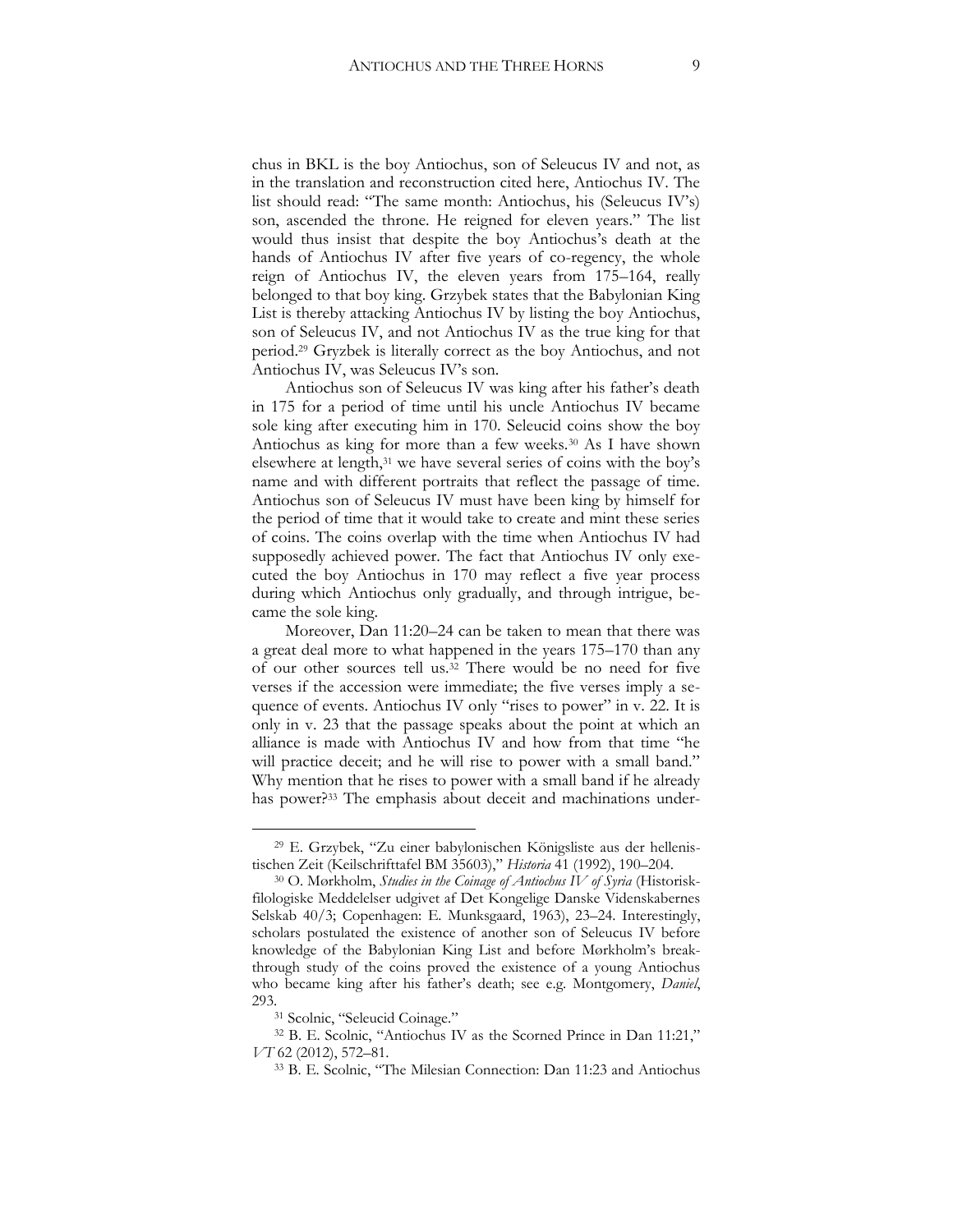mines the assumption that Antiochus IV was king in 175. He would not have to invade the provinces "unawares" in v. 24 if he were the king. These verses speak of a complicated process very different from a quick seizure of power.

#### **4. THE EXCHANGE OF THE HOSTAGE DEMETRIUS FOR ANTIOCHUS IV**

If Antiochus IV was involved in an international plot intended to remove other Seleucid dynasts— the three "horns" of Dan 7—, one of whom being Demetrius, the plot included (a) Rome's request to exchange Antiochus IV for a very young Demetrius, and (b) allowing Antiochus IV to replace Seleucus IV after the latter was assassinated.<sup>34</sup> Roman instigation of the exchange might indicate Rome's complicity in a plot to make Antiochus IV king. If, however, Seleucus IV *offered* his eldest son as a substitute, it becomes less likely that Rome had anything to do with the ensuing tumultuous events in Antioch. Those who do not think that there was a conspiracy and that Seleucus IV sent Demetrius to Rome as a gesture of political conciliation base their approach on the following passage in Appian's *History of Rome* (*Syrian Wars* 45):

ὧδε μὲν Ρωμαῖοι διέθεντο τὰ δορίκτητα, Ἀντιόχου δ᾽ ὕστερον τοῦ μεγάλου βασιλέως τελευτήσαντος γίγνεται Σέλευκος ὁ υἱὸς διάδοχος: καὶ τὸν δελφὸν ὅδε Ἀντίοχον ἐξέλυσε τῆς ὑπὸ Ῥωμαίοις ὁμηρείας, άντιδοὺς τὸν ἑαυτοῦ παῖδα Δημήτριον. Ἀντιόχου δ᾽ ἐπανιόντος ἐκ τῆς ὁμηρείας καὶ ὄντος ἔτι περὶ Ἀθήνας, ὁ μὲν Σέλευκος ἐξ ἐπιβουλῆς Ἡλιοδώρου τινὸς τῶν περὶ τὴν αὐλὴν άποθνήσκει, τὸν δ᾽ Ἡλιόδωρον Εὐμένης καὶ Ἄτταλος ἐς τὴν άρχὴν βιαζόμενον ἐκβάλλουσι, καὶ τὸν δελφὸν ὅδε Ἀντίοχον ἐς αὐτὴν κατάγουσιν, ἑταιριζόμενοι τὸν ἄνδρα: πὸ γὰρ τινῶν προσκρουμάτων ἤδη καὶ οἵδε Ῥωμαίους ὑπεβλέποντο. οὕτω μὲν Ἀντίοχος ὁ Αντιόχου τοῦ μεγάλου Συρίας ἐπεκράτησεν.

Thus the Romans dealt with their spoils (lit. "won by the spear"). After the death of Antiochus the Great (King), his son

<u>.</u>

IV's Rise to Power," *VT* 63 (2013), 89–98.

<sup>34</sup> Mørkholm, *Antiochus IV*, 35–36; Walbank, *Polybius,* 465–66. Walbank (F. W. Walbank, "Polybius and Rome's Eastern Policy," *JRS* 53 [1963], 1–13) presents an important caution about attributing imperialistic motivations to Rome concerning Greece and the Hellenistic kingdoms in this period. I want to differentiate, however, between imperialism, meaning the policy of conquering foreign countries, and careful maneuvering to weaken opponents and potential opponents. I also stress that by "Rome" I do not necessarily mean official, explicit Roman policy but some actors, perhaps a small group in the Senate, who were involved in the kind of conspiracy suggested here. On the other hand, the hostage demand could evidently have come from the highest levels of power and government only.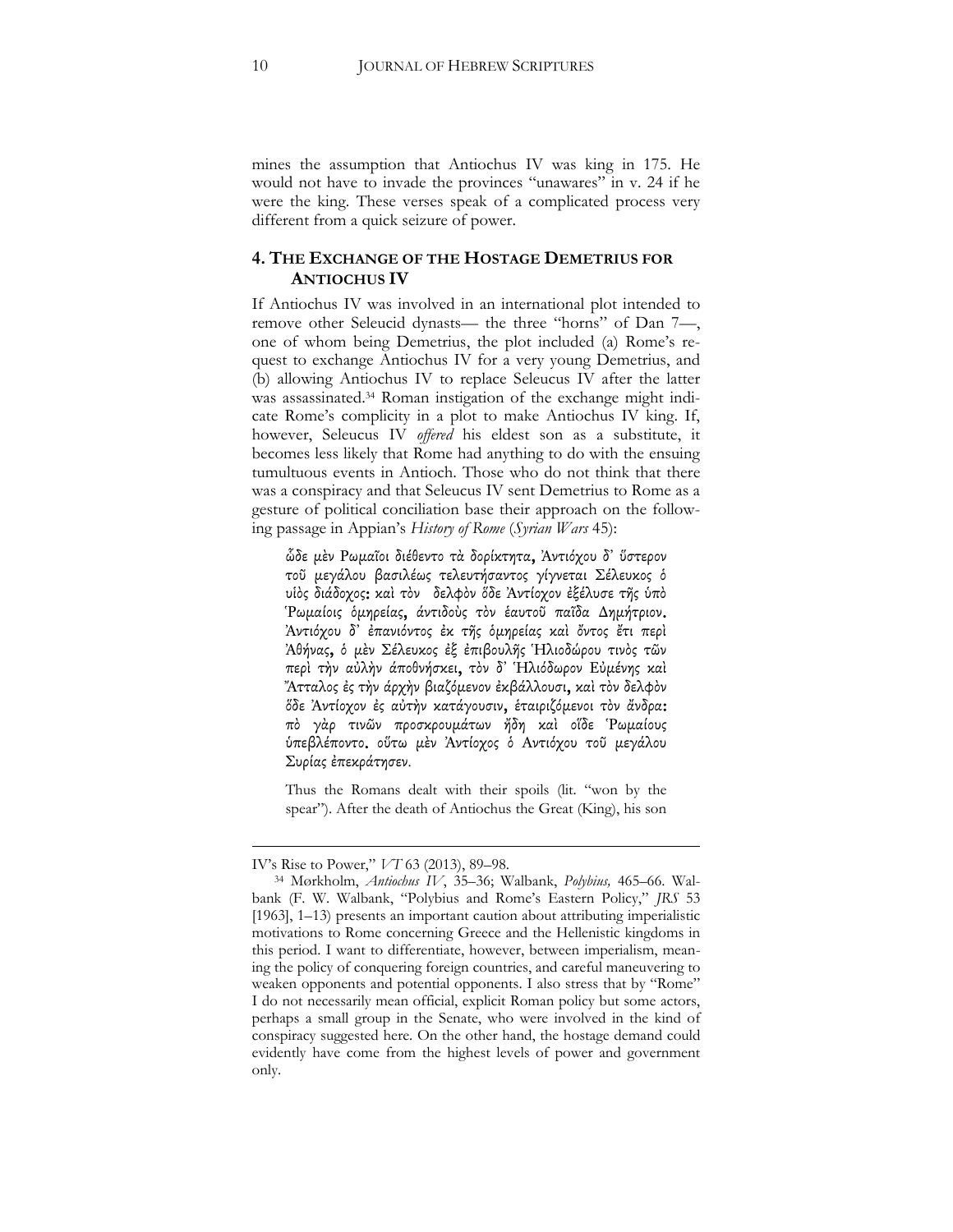Seleucus became his successor. Then he (Seleucus) released his brother Antiochus from Roman hostage, substituting his own son Demetrius. While Antiochus was returning, released from his position as hostage, and he was still near Athens, Seleucus died as a result of a conspiracy of Heliodorus, a member of the court. But Eumenes and Attalus drove Heliodorus, who had seized power by force, and they settled it on Antiochus, gaining his goodwill to their cause; because of some quarrels, they now looked with distrust on the Romans. Thus Antiochus, son of Antiochus the Great, became master of Syria.<sup>35</sup>

One may read this passage and think that Seleucus sent his son Demetrius to Rome to replace Antiochus as soon as he succeeded his father. It is clear, however, that Appian simply reviews a few significant events in Seleucus IV's life, and his brief survey tends to simplify both the events and their chronology. The facts are, however, more complex. Seleucus IV became king on the death of his father Antiochus III on July 3, 187 B.C.E.; at that time, Demetrius was presumably either not yet born or he was an infant; thus Seleucus could not have provided his son Demetrius as a hostage for some years to come. Seleucus IV was killed on September 3, 175, twelve years after Antiochus III died. Mørkholm states that while Appian's narrative makes it seem that Seleucus decided to send Demetrius, it is "more probable that the exchange of hostages was the result of a Roman demand."<sup>36</sup> I agree with him on this point, and will examine whether Rome or Seleucus selected Demetrius as the new principal hostage by asking: Who selected principal hostages in Roman treaty arrangements, the recipient kingdom (Rome) or the donor kingdom (the Seleucids)? We need to look both at the general evidence about this specific historical situation and at the selection of principal political hostages in that era. I will explore some reasons why one should seriously doubt that Seleucus IV freely chose to send Demetrius to Rome, and why it is more likely that he was forced to do so. For the most part, the argument runs as follows:

- 1. Rome, not the donor state, selected prize hostages;
- 2. Pre-mortem succession<sup>37</sup> and the significance of young heirs and monarchs in Hellenistic kingdoms indicate that Seleucus IV would not willingly send his heir to Rome;
- 3. Thus, while a king of a donor state would not willingly send his heir, Rome could however demand him.

<sup>&</sup>lt;sup>35</sup> My translation.

<sup>36</sup> Mørkholm*, Antiochus IV*, 36.

<sup>37</sup> As I will explain below, this means that the heir is already recognized as king or co-regent during his father's reign.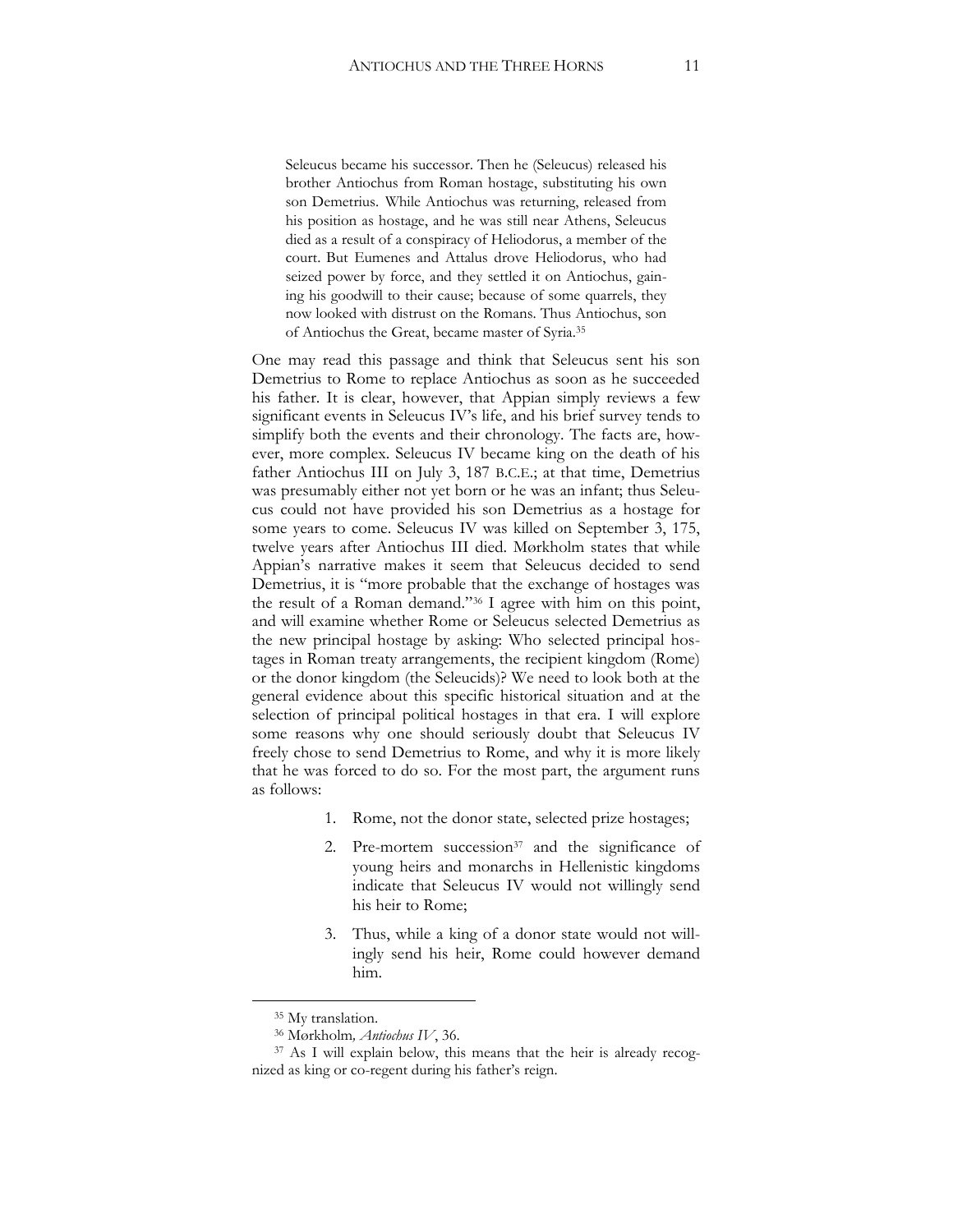If these points can be established, Seleucus IV probably did not willingly send Demetrius. One can then consider the idea that Rome demanded Demetrius as a hostage for its own political motives, and that Antiochus IV was a key element in this conspiracy that would take him to the Seleucid throne.

#### **5. ROMAN HOSTAGE-TAKING IN THE LATE THIRD AND EARLY SECOND CENTURY B.C.E.**<sup>38</sup>

Hostage-taking provided the Romans with the opportunity to expose potential future leaders of neighboring peoples to Roman political and cultural influences, in the expectation that after their return to their home countries, these former hostages, now in their primes, would likely hold positions of power and would favor Roman interests. For the Romans, hostage-taking was a very useful way of preparing unwitting agents for the "neutralization," if not the disruption, of foreign kingdoms.<sup>39</sup> The Romans usually specified that the hostages be the sons of leading men from the kingdoms in question, and it was normal for these hostages to be held by the Romans for a number of years.<sup>40</sup> Rome did not want the hostages that the leaders of the donor states would select for their own reasons. It is possible that the donor governments sometimes made suggestions and that the Romans then had the right of approval.<sup>41</sup> All that we see are the end results; we are not informed about the negotiations that led to the results of who was selected.

<sup>38</sup> J. Allen, *Hostages and Hostage-Taking in the Roman Empire* (Cambridge: Cambridge University Press, 2006), 13–14; C. L. Walker, *Hostages in Republican Rome* (Chapel Hill: University of North Carolina, 1980), 144–91; M. J. Moscovich, "Hostage Regulations in the Treaty of Zama," *Historia* 23/4 (1974), 417–27.

<sup>39</sup> A. D. Lee, "The Role of Hostages in Roman Diplomacy with Sasanian Persia," *Historia* 40/3 (1991), 366–74 (366–67).

<sup>40</sup> Walker, *Hostages in Republican Rome*, i–vi. Walker provides a comprehensive survey of the evidence; in 48 cases, there is an explicit statement concerning which party chose the hostages. If Rome knew enough of the donor kingdom's political situation, it could demand specific hostages. Walker states: ". . . the temptation to be rid of worthless persons or political rivals would be enormous to a leader permitted to nominate his own hostage to a foreign power; the quality of such a hostage would be minimal" (Walker, *Hostages in Republican Rome*, 45); cf. A. Aymard, "Les otages barbares au début de l'empire," *JRS* 51 (1961), 136–42 (141). How did replacement of hostages work? The Carthaginians asked for an exchange in 199 B.C.E. (Livy 32.2.3) and Masgaba of Numidia proposed a substitution of Hanno son of Hamilcar in 168 B.C.E. (Livy 45.14.5); these facts seem to indicate that an exchange could occur when one or the other party requested it. But Rome always was in control, as it reminded Masgaba in the latter case. It seems clear that the Romans arranged exchanges and restorations of the Carthaginian principal hostages as political expediency dictated.

<sup>41</sup> See the Treaty of Zama (Livy 30.37.6) and the armistice with Nabis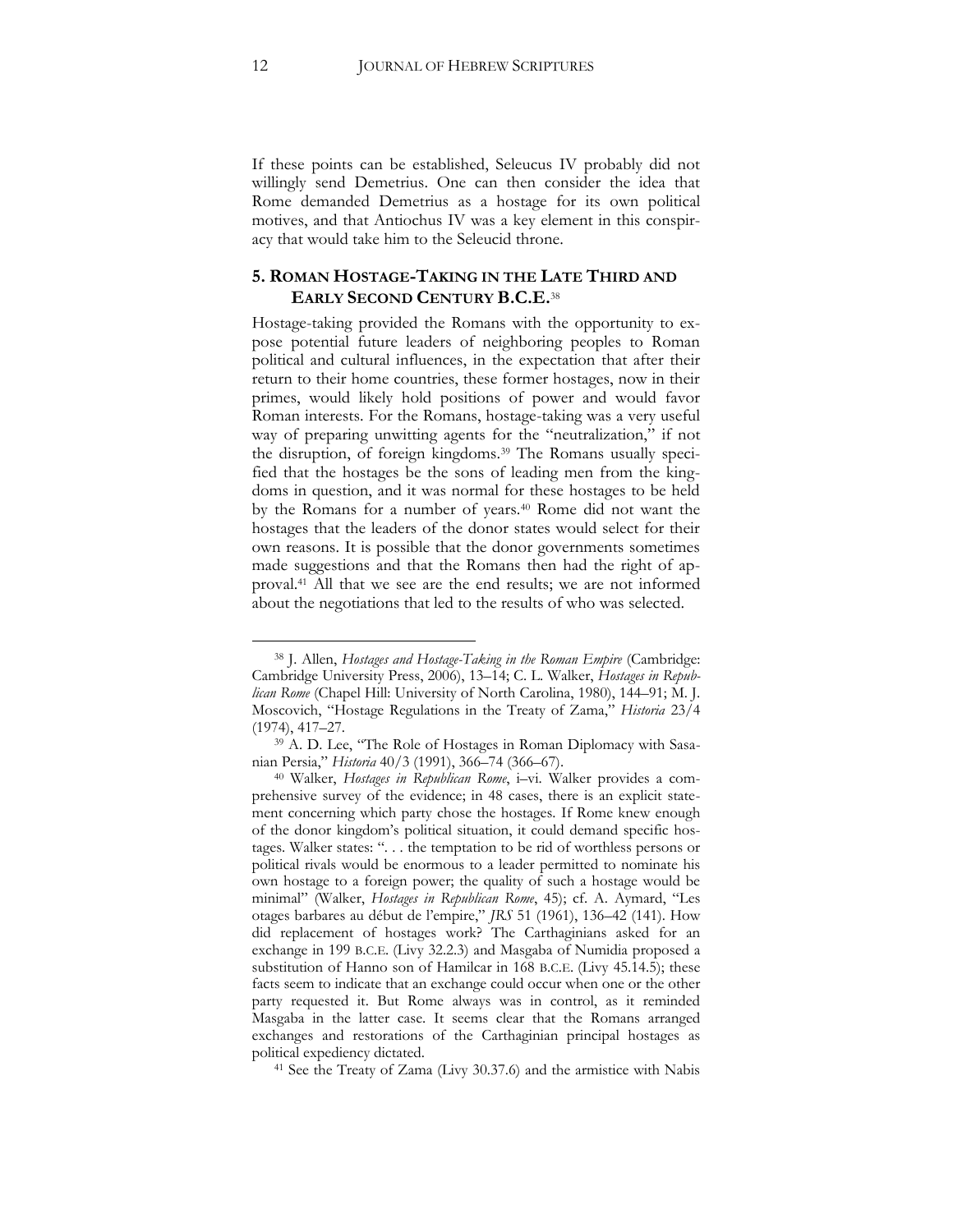With regard to Appian's testimony, therefore, we need to take into account not only the fact that we have a later Roman report (which would have reason to be skewed), but also that this report informs us only about the end result and tells us nothing about the previous negotiations. The latter may very well have been strained and difficult, especially in a case like this where a king was being forced to send his eldest son and heir. In other words, although Appian says that Seleucus IV sent Demetrius to Rome to replace Antiochus, this should not be interpreted to mean that Seleucus was willing to do so, even less that he designated his son himself. I will return to Appian's account below.

#### **6. THE TREATY OF APAMEA**<sup>42</sup>

According to Appian, the Treaty of Apamea in 188 B.C.E. between the [Roman Republic](http://en.wikipedia.org/wiki/Roman_Republic) and [Antiochus III](http://en.wikipedia.org/wiki/Antiochus_III) stated that the latter

must give twenty hostages, whom the consul will select, and pay for the cost of the present war, incurred on his account, 500 Euboic talents down and 2500 more when the [Senate](http://www.livius.org/se-sg/senate/senator.html) ratifies the treaty; and 12,000 more during twelve years, each yearly installment to be delivered in Rome. . . . That part of the money which was to be paid down, and the twenty hostages, were furnished. Among the latter was [Antiochus,](http://www.livius.org/am-ao/antiochus/antiochus_iv_epiphanes.html) the younger son of Antiochus.<sup>43</sup>

Polybius (21.42.22) states that Antiochus III had to give twenty hostages, whom the consul would select. They were to be exchanged every three years. The Syrians were required to provide hostages only for the twelve years during which indemnity payments were due. Several sources (e.g. Polybius 21.32.9–10; 21.42.22–23; Livy 32.2.1–3) suggest a close connection between the schedule of indemnity payments and the terms for which hostages were detained. Three contemporary Roman treaties covered different lengths of time; the treaty with Carthage in 201 was for fifty years, the treaty with the Aetolians made in 189 was for six years and the Treaty of Apamea made with Antiochus III in 188 was for twelve years. The actual period during which hostages were sent can sometimes be calculated from the treaty's date and the date of the last reference to that group of hostages; Carthage provided hostages for the period 201–168 B.C.E., Philip V of Macedon for 196–191 B.C.E., and Antiochus III (188–187) and Seleucus IV (187–175) for 188–175 B.C.E. Hostages were submitted at the beginning of the armistice and were retained as a guarantee for the maintenance of the treaty's terms. In particular, the hostages ex-

1

in 195 B.C.E. (Livy 34.35.11).

<sup>42</sup> The Treaty of Apamea was written after the Roman victories in the [battle of Thermopylae](http://en.wikipedia.org/wiki/Battle_of_Thermopylae_(191_BC)) (in 191 B.C.E.), the [Battle of Magnesia](http://en.wikipedia.org/wiki/Battle_of_Magnesia) (in [190\)](http://en.wikipedia.org/wiki/190) and Roman and Rhodian naval victories over the Seleucid navy.

<sup>43</sup> Appian, *Syr.* 39 and see at length below.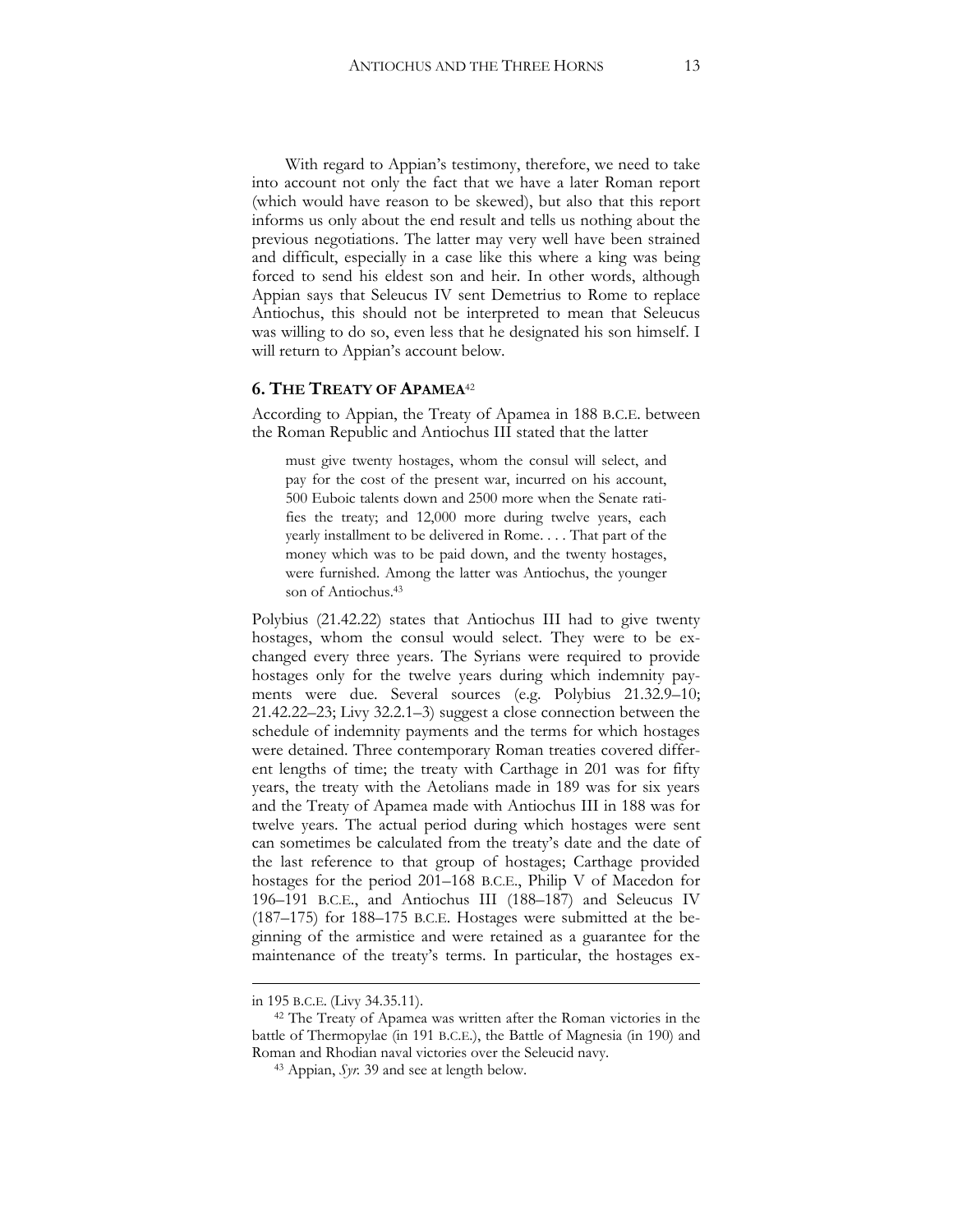acted by a treaty guaranteed the *financial* clauses of the agreement.<sup>44</sup> As Lee concludes, "Their purpose was to act as guarantees for the duration of the truce during which the terms of the peace settlement were being implemented. Once these terms had been implemented, the hostages were returned."<sup>45</sup>

Yet the historical reality for the payments based on the Treaty of Apamea was more complicated, and this is of great interest here. If the payments began in 188/87, they were supposed to end twelve years later, 176/75. According to Livy 42.6.3, however, the indemnity payments were not completed until at least 173 (two/three years later than scheduled).<sup>46</sup> This means that the terms of the pact were still in the process of being met fifteen years after the treaty was made. Livy states that the representative of Antiochus IV came to Rome with a payment and spoke in apologetic, positive and conciliatory terms; Rome graciously accepted the late payment.

There is no reference to Demetrius. While we can understand that a hostage was necessary until the payment was made in full, why was any hostage held after the payment was made in 173? It is possible, however, that the whole indemnity of the treaty was not paid off even in 173. 2 Macc 8:10 may be an independent witness to the fact that the whole sum still was not paid off in 165: "Nicanor undertook to make up for the king the tribute (still owed) to the Romans, which came to 2000 talents, by making the Jews captives. . ." <sup>47</sup> Reading the Livy passage in this light, it seems that

<sup>44</sup> The Samians gave hostages as security for their indemnity payments (Plutarch, *Per.* 88.1); Nicias proposed that the Syracusans keep Athenian troops to guarantee the Athenian repayment of Syracusan war expenses (Thucydides 7.83.2; Plutarch, *Nic.* 27.2); Caesar demanded hostages for the promised subsidies (Caesar, *Gal.* 6.2.2).

<sup>45</sup> Lee, "The Role of Hostages in Roman Diplomacy," 369.

<sup>46</sup> The terms of the treaty began in 188. Allowing a year at the beginning and saying that the first annual payment was in 187, the last payment should have been in 175.

<sup>47</sup> Translation by D. R. Schwartz, *2 Maccabees* (Berlin: Walter de Gruyter, 2008), 321–23. Note that Nicanor attempts to find the funds for not one year's indemnity of 1000 talents but two. Judas Maccabaeus, however, soundly defeats Nicanor so he does not accomplish his mission of raising the funds to pay the tribute (2 Macc 8:36). Most commentators have assumed that this passage is a kind of mistaken demonstration of supposed historical knowledge because they think that the Livy passage describes the end of the Seleucid payments (see J. A. Goldstein, *II Maccabees* [AB, 41A; New York: Doubleday, 1983], 328–29; Mørkholm, *Antiochus IV*, 65 n. 4). Schwartz, however, focuses attention on Livy's actual language in the scene in 173: *Appollonius in senatum introductus multis iustisque causis regem excusavit, quod stipendium serius quam ad diem praestaret; id se omne advexisse, ne cuius nisi temporis gratia regi fieri*. In his speech to the Senate, the Seleucid ambassador Appollonius "alleged many valid reasons why the king was paying his tribute after the appointed day. He had, however, brought the whole amount, so that no favour need be shown to the king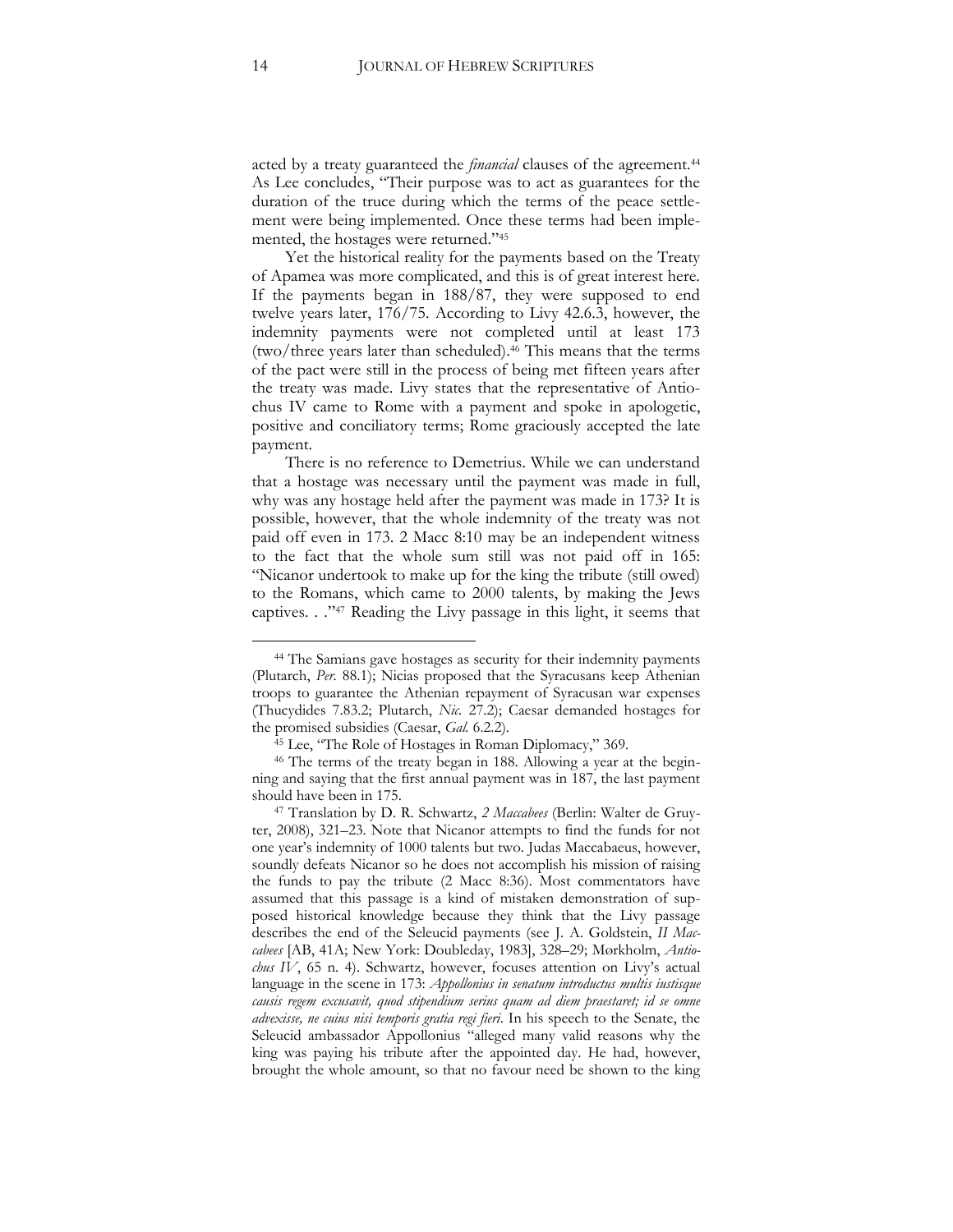the expansive rhetoric of the Seleucid emissaries is due to the fact that the whole indemnity has still not been paid off in 173; they are anxious because this late, partial payment may not be acceptable to the Romans. The Seleucid ambassador uses impassioned rhetoric in the Livy passage not just because an annual payment is two or three years late, but also because, fifteen years after the treaty's terms were set, the tribute still has not been completed.

If the tribute was still not complete by 165, this may explain another historical moment: namely, Rome's refusal to release Demetrius after the death of his uncle Antiochus IV in 163 may have been based on the fact that after twenty-five years, the tribute still had not been paid off, so that Rome could legitimately, by the very terms of that treaty, insist on keeping Demetrius.<sup>48</sup> In any event, the [Senate](http://en.wikipedia.org/wiki/Roman_Senate)'s motivation to keep Demetrius, son of [Seleucus IV](http://en.wikipedia.org/wiki/Seleucus_IV_Philopator) and the rightful heir to the throne, as hostage, was apparently that Rome had an advantage in having Syria being nominally ruled by a boy and his regent, rather than by the now adult Demetrius (Polybius 31.12; Appian, *Syr.* 8.46). This is exactly the same reason for which the Romans may have wanted Seleucus IV's second son Antiochus and his uncle Antiochus IV to be king and regent respectively in 175.

Thus in 176/75, the end of the twelve year period prescribed by the treaty, the tribute had not been paid off and the principal hostage (Antiochus IV) was no longer important. Rome demanded a new important hostage, the heir to the throne, Demetrius, because his father Seleucus IV had not yet paid off the debt. Since, again, the treaty was concluded in 188/87, 176/75 was a significant year as it marked what should have been the end of the hostage/tribute arrangement. That Rome demanded Demetrius, now twelve years old in 175, as a hostage for tribute still owed in that year makes perfect sense in this context.

Since 175 was the year of the assassination of Seleucus IV, a period of transition ensued during which Antiochus IV needed time in order to consolidate his power over forces that were set against him, presumably including Heliodorus and the supporters of Antiochus, son of Seleucus IV. The Romans would have been

<u>.</u>

beyond excusing the delay" (trans. C. Roberts; London: J. M. Dent, 1905). Schwartz shows how the Latin term *stipendium* usually refers to the annual stipend, not the whole indemnity. That is, the emissaries might not have brought the end of the tribute but a delayed annual payment from a previous year. During the turbulence surrounding the assassination of Seleucus IV and the accession to the kingship by Antiochus IV, it would make sense that the annual stipend had not been raised or delivered.

<sup>48</sup> In two appeals to the Senate (Polybius 31.2.1–6), Demetrius does not say that the indemnity has been paid in full and that he should therefore be released. While Allen mentions Demetrius to argue that the duration of the holding of hostages by Rome may not have been tied to the full payment of tribute, the issue should at least be considered open to further investigation. See Allen, *Hostages and Hostage-Taking*, 41–42.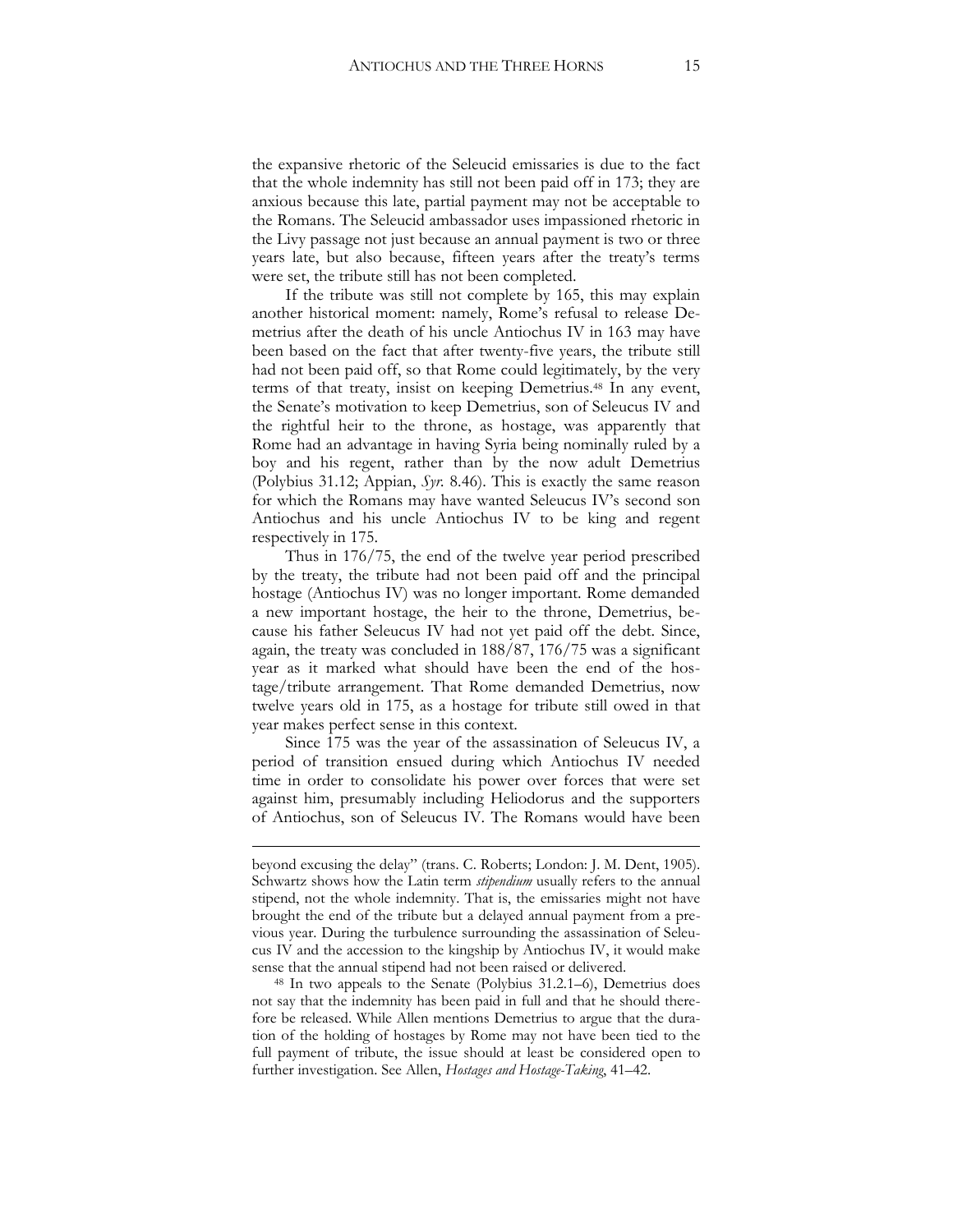willing to be patient with regard to the payment of the tribute if they were happy with the resulting power structure. Holding Demetrius, the heir to the Seleucid throne, as an hostage presented a twofold advantage for Rome: while it was a necessary condition for Antiochus IV to gain control and consolidate his power, Demetrius could always be used as a weapon against him if he failed to do Rome's will.

#### **7. THE HEIR AS HOSTAGE**

As the third son of [Antiochus III,](javascript:launch() Mithridates/Antiochus IV was never expected to succeed to the Seleucid throne, and was sent to Rome as a hostage after his father's defeat by the Romans in 191– 89 B.C.E. When he was sent in 188, his father Antiochus III was very much alive and there was no reason to think that his death was imminent, as it proved to be when he died during a raid in the east. Antiochus III's heir was Seleucus IV; Mithridates was at best a second heir. This seems to follow a pattern discussed by Allen, that kings "tended to protect their first born or their most valuable heir from the institution, and instead submit their youngest offspring, or those who had the least relative legitimacy to rule."<sup>49</sup> No country would ever want to send their most valuable heir as a hostage. The very stability of the dynasty depended on legitimate succession. On the other hand, the more valuable the heir, the more valuable the hostage; the hostage could turn into a very important ally or vassal, and the host country could pursue its long-term international goals. Kings who had to deliver hostages tried to protect their most valuable heirs and the hostage-taking countries were most interested in the very same dynasts.

In its foreign policy during the second century B.C.E., Rome often chose to back "a rival claimant rather than to support even an established friend: the Attalids, especially Eumenes II and his brother Attalus; the Ptolemies Philometor and Physcon; Demetrius of Macedon; and Demetrius of Syria."<sup>50</sup> An "ambitious pretender" like Antiochus IV could cooperate with Roman interests. Rome

<sup>49</sup> Allen, *Hostages and Hostage-Taking*, 144–45; see also Walker, *Hostages in Republican Rome,* 276–80. When the Macedonian Alexander II was defeated by Thebes, he was forced to give hostages, including his younger brother [Philip](http://en.wikipedia.org/wiki/Philip_II_of_Macedon) II. After Alexander II was assassinated in 368, Ptolemy ruled as regent for Alexander's fifteen-year-old son Perdiccas III until the latter killed him three years later and gained control. Philip returned to Macedon a year later. When Perdiccas III died in 360, his infant son, [Amyntas IV](http://en.wikipedia.org/wiki/Amyntas_IV_of_Macedon) succeeded him. Philip II was appointed regent but soon gained full control. Notice the elements we have here: Philip II is the youngest son who is sent away as a hostage. He is appointed regent for his infant nephew and then takes the throne for himself. This is exactly what Antiochus IV does.

<sup>50</sup> Walker, *Hostages in Republican Rome*, 279.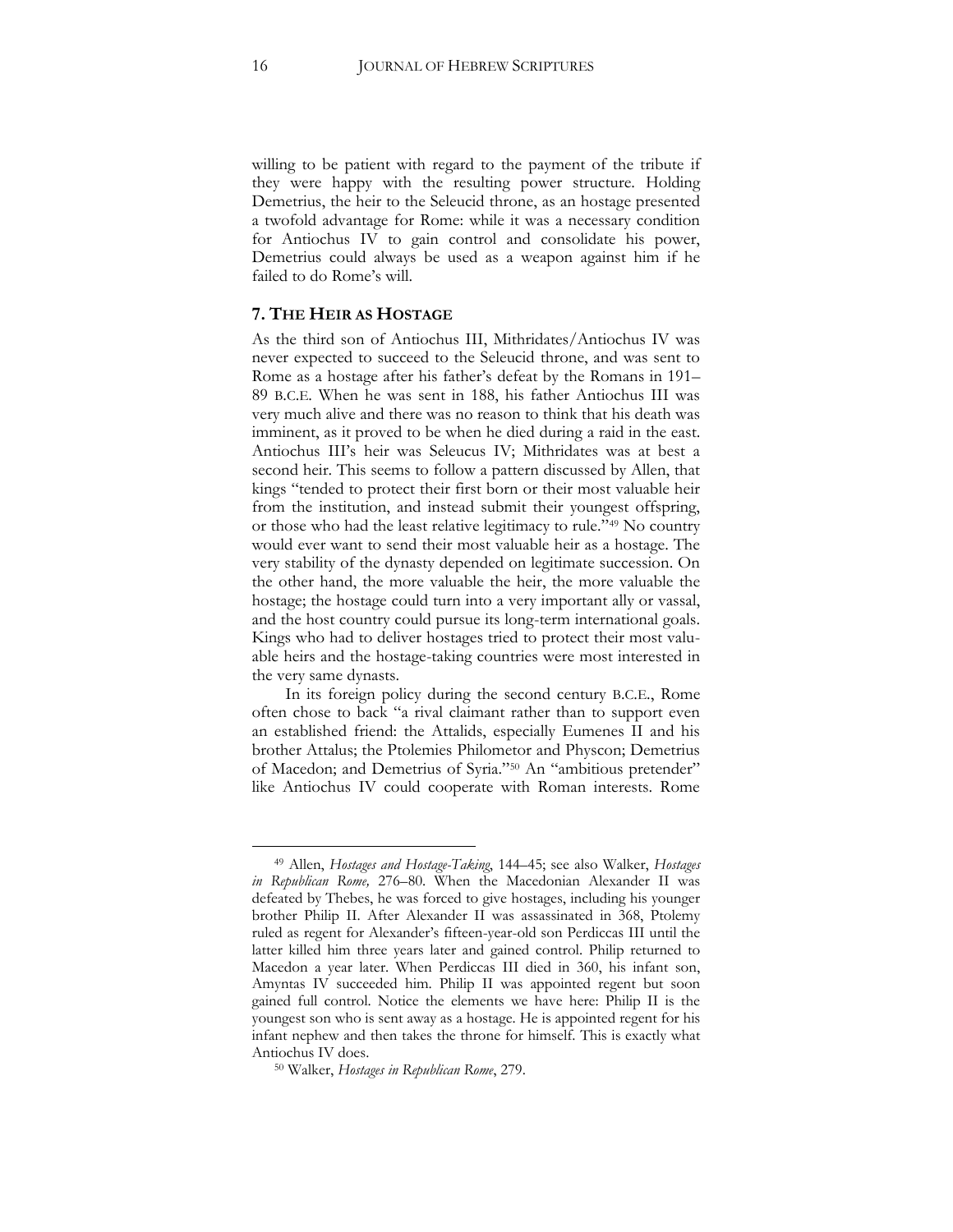could, when it suited its purposes, take the heir as its principal hostage.<sup>51</sup>

#### **8. THE IMPORTANCE OF YOUNG HEIRS**

We know enough about pre-mortem succession and the significance of even very young heirs and kings in Hellenistic kingdoms to be certain that Seleucus IV would not willingly send his heir to Rome. A quick survey of some of the Seleucid kings reflects the tenuousness of the kings' lives, their desire to create a smooth succession, and the fact that princes could become kings at a young age. Antiochus II, born in 286, became joint-king with his father Antiochus I in 265 at the age of twenty-one after his older brother Seleucus was executed; he then became sole king in 246. [Seleucus](http://en.wikipedia.org/wiki/Seleucus_II_Callinicus)  [II Callinicus,](http://en.wikipedia.org/wiki/Seleucus_II_Callinicus) born in 260, became king at 14 when his father Antiochus II suddenly died in 246 (he ruled 246–225 B.C.E.). [Seleucus III](http://en.wikipedia.org/wiki/Seleucus_III_Ceraunus)  [Ceraunus,](http://en.wikipedia.org/wiki/Seleucus_III_Ceraunus) originally named Alexander, was born in 243 and took the throne name Seleucus when he became king at the age of 17/18 on the sudden death of his father Seleucus II in 225. [Antiochus III \(](http://en.wikipedia.org/wiki/Antiochus_III_the_Great)ruled 223–187 B.C.E.) was born in 241 and was about 18 when his brother Seleucus III was assassinated in 223. He may have been viceroy of the east before he became king. [Seleucus](http://en.wikipedia.org/wiki/Seleucus_IV_Philopator)  [IV Philopator](http://en.wikipedia.org/wiki/Seleucus_IV_Philopator) became heir in 193 and joint-king in 192 after the death of his older brother Antiochus. He succeeded his father when Antiochus III died in the east in 187. Antiochus, son of Seleucus IV, seems to have ruled at least in name at the age of five and then as co-king with Antiochus IV until his uncle killed him five years later.<sup>52</sup> To take a contemporary example from the Ptolemies: Ptolemy V Epiphanes (204–181 B.C.E.), became king when

<sup>51</sup> An interesting example is that of Nabis, ruler of Sparta who, after his defeat to Rome in 195 B.C.E., was forced to send hostages to Rome. Nabis's son Armenes, the only son that we know of, was the principal hostage brought back in triumph along with Demetrius of Macedon (Livy 34:52). Armenes died some time later in Rome. After Nabis was assassinated, a boy from outside the family was made king for a short while (a fleeting last gasp of Spartan independence), making us assume that Armenes did not have any brothers. This example shows that Rome could take the heir from a defeated nation (Livy 34.41; cf. P. Cartledge and A. Spawforth, *Hellenistic and Roman Sparta: A Tale of Two Cities* [New York: Routledge, 2002], 70–71).

<sup>52</sup> While he reigned at a later point than Seleucus IV and so obviously could not have informed his thinking, another example of a Seleucid child-king is Antiochus V Eupator, who succeeded Antiochus IV. He was born c. 173 (a birth that might have led to the death of his cousin Antiochus, son of Seleucus IV), became king at the age of nine in 164 (when Antiochus IV died) and ruled under the guardianship of Lysias. Lysias actually became what Heliodorus may have wanted to be, ruler through guardianship, as in the Macedonian example. Another later example might be Seleucus son of Antiochus VII and Cleopatra, who may have become king when he was less than ten years old.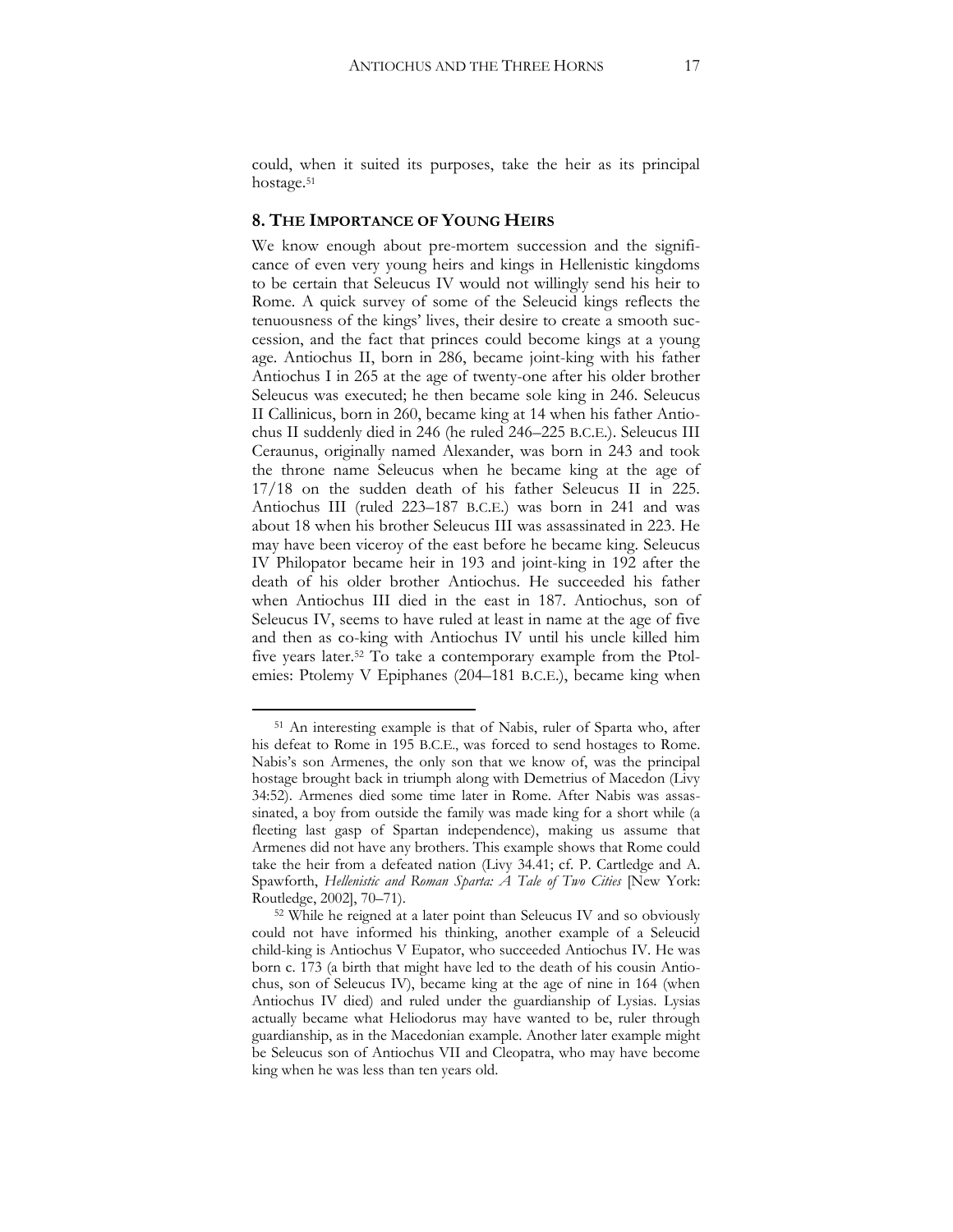he was only five years old. To take a contemporary example from the Antigonids of Macedon, Philip V (238–179 B.C.E.) son of [Demetrius II,](javascript:launch() was just nine when his father was killed (229 B.C.E.). His father's cousin Antigonus Doson married his mother and ruled as king. Instead of usurping power for himself, Philip's stepfather prepared his ward to be king. Philip was just seventeen when Antigonus died (221 B.C.E.).

Again, considering the life expectancies of kings and the potential to die in war or by assassination, a king would think constantly about perpetuating the dynasty through a chosen successor. Child kings might have been vulnerable from both inside and outside their kingdoms, but these examples of their importance and the constant threats to the persons of the kings speak to how strange it would be for Seleucus IV to send his heir Demetrius as a hostage. Would a king in this system ever consider initiating the sending of his heir for any amount of time to a foreign power? Would he want his son, at the most impressionable age, to be impressed with Roman culture? Seleucus IV would not willingly send his heir to Rome.

If the donor state selected the hostage, this would mean that Seleucus IV chose his first-born son and heir, at around the age of ten or twelve, to go to Rome for an extended period of time (what turned out to be 13–16 years), knowing that this son would come to manhood and his majority in Rome. When he sent Demetrius away, Seleucus IV knew that if he would die, his heir would not be living in the kingdom and it would be up to Rome to decide if he could come back at all. Furthermore, Demetrius would not be "in the loop" of governance and would not have learned how to rule as king according to Seleucid traditions. This is a most improbable scenario, even if we posit Seleucus IV's desire to allay Roman suspicions about his broader international intentions. Rome must have demanded Demetrius.

#### **9. WHY ROME WANTED DEMETRIUS AS A HOSTAGE**

If Seleucus IV did not willingly send Demetrius, why did Rome request him as a hostage? The hostage exchange, on the face of it, made perfect sense: since Antiochus IV was now only the brother of Seleucus IV, that king's oldest son was a hostage of much greater quality. But I believe that much more was at stake. In its own quiet but clever way that has kept many ancient historians and modern scholars from seeing its hand at play, Rome moved against Seleucus IV, son of their enemy Antiochus III, by demanding Demetrius as the new prize hostage. For Rome, Seleucus IV was a king who had seen his great father lose a war to Rome, who needed time to rebuild, who saw the value of alliances, who had every intention of seeing his domain expand. Seleucus IV named his first son Demetrius, an Antigonid name that had previously been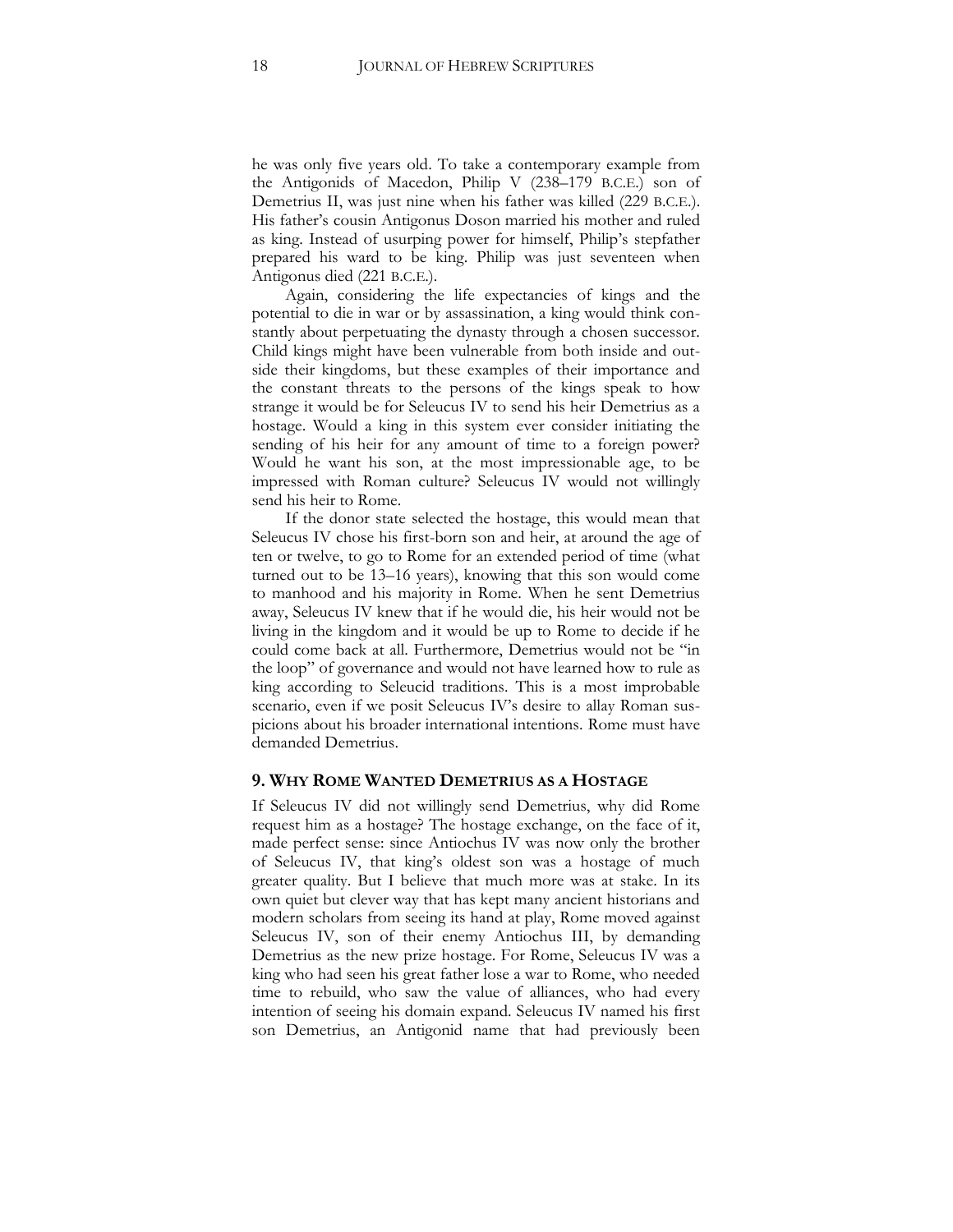unknown to the Seleucid dynasty, symbolizing his desire to strengthen ties with the Macedonians.<sup>53</sup> He married his daughter Laodice to Perseus in 178/177,<sup>54</sup> certainly a strong political gesture in the direction of an anti-Roman alliance.<sup>55</sup> Thus a grandson of Seleucus IV, the son of Perseus and Laodice, would be the next king of Macedon, while a nephew Ptolemy VI (born 186), son of Seleucus IV's sister Cleopatra I and Ptolemy V, would sit on the throne of Egypt. To show the very importance of such alliances, it is worth recalling that just before his death in 180, Ptolemy V had planned to make war against the Seleucid kingdom; but when Cleopatra started to rule she immediately ended the war preparations directed against her brother Seleucus. While one should not overstate matters to say that Rome was concerned that one big Hellenistic family could unite against it, one should admit that something was developing among the kingdoms, each of which had everything to lose by the coming of Rome.

In 175, Demetrius was becoming dangerously close in age to being able to function as king, whereas his younger brother Antiochus was years away from this capacity. Rome demanded Demetrius as he was approaching the age when he might become co-king with his father, thus negating his chances of becoming king. With Demetrius as a hostage, Rome would now control the rightful heir to the Seleucid throne; it could keep Demetrius or send him back at a later point to fight against his younger brother Antiochus and split the kingdom. If Seleucus IV would die, his second son Antiochus would be king, and his uncle and regent Antiochus IV could control him. Rome wanted someone it could trust on the Seleucid throne. By demanding Demetrius as a hostage and sending the future Antiochus IV home, it would at least give the latter a chance to gain power.

Rome therefore may have wanted Seleucus IV dead and the at least seemingly pro-Roman Mithridates/Antiochus IV in his place, thus disrupting the Seleucid succession and keeping control of Demetrius, the true heir, in case it wanted to send him home at a later point and create dynastic problems. As Will has suggested, it may be that the Roman ultimatum delivered by Popilius at Eleusis in 168 may have included a threat to send Demetrius, the rightful

<sup>53</sup> Gruen, *Hellenistic World*, 645; J. M. Helliesen, "Demetrius I Soter: A Seleucid King with an Antigonid Name," in H. Dell (ed.), *Ancient Macedonian Studies in Honor of Charles F. Edson* (Thessalonica: Institute for Balkan Studies, 1981), 219–29.

<sup>54</sup> Laodice was escorted across the seas by the Rhodian fleet with great fanfare, a fact well documented by the ancient sources. The people of Delos honored her with an inscription that includes the names of her father and her husband; cf. *SIG* 3:639; Polybius 25.4.8–10; Livy 42.12.3–4; Appian, *Mac.* 11.2; Mørkholm, *Antiochus IV,* 34–35; J. M. Helliesen, "A Note on Laodice Number Twenty," *CJ* 75/4 (1980), 295–98.

<sup>55</sup> Grainger, *A Seleukid Prosopography*, 49–50; Gruen, *Hellenistic World*, 645 n. 167.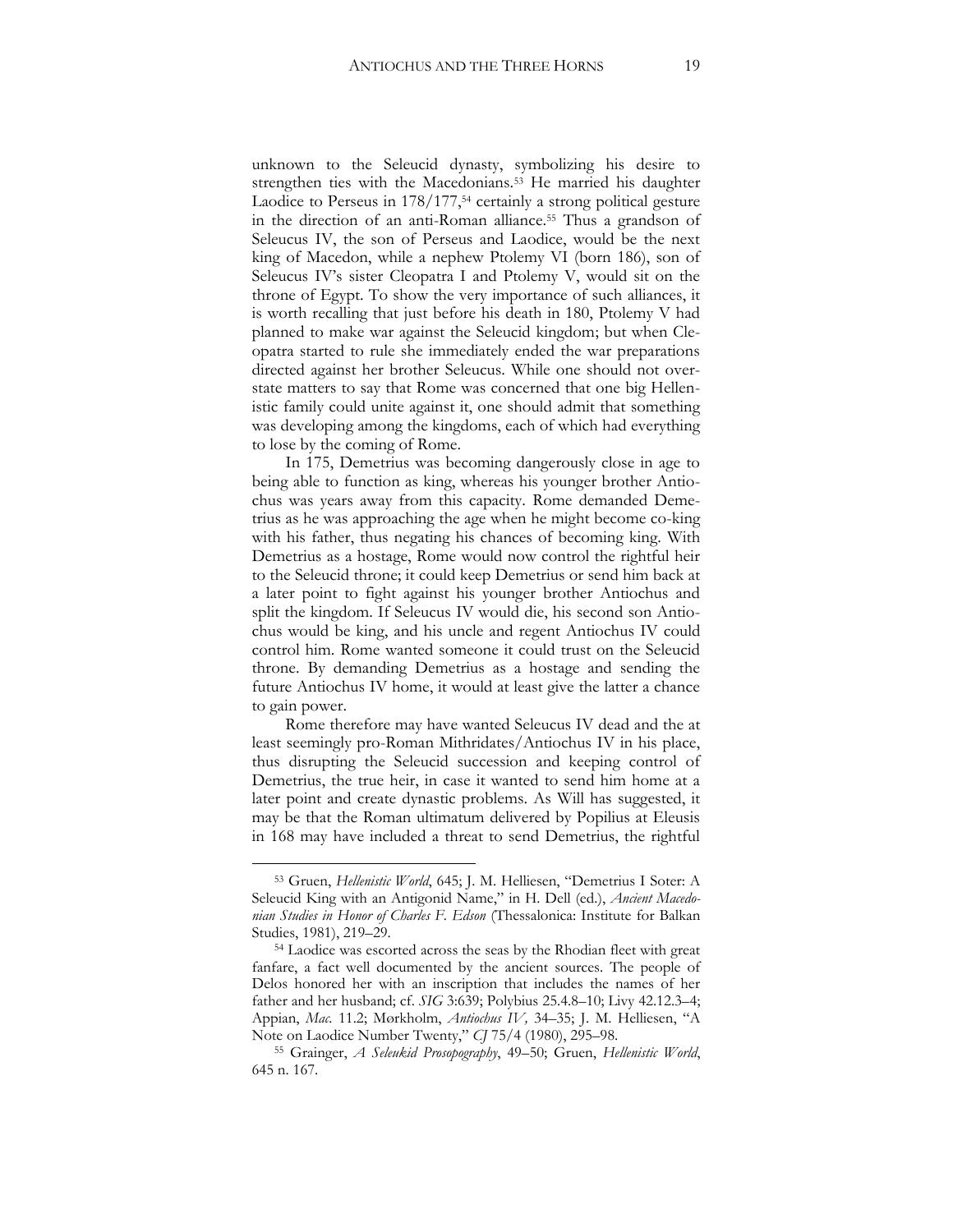heir, home to Syria, undermining Antiochus IV's legitimacy.<sup>56</sup> Some day, when the time would be right, Demetrius might succeed Antiochus IV; thus Rome would have two co-opted ex-hostages who would be primary candidates for the Seleucid crown, one now and one in the future.

Gruen's thesis is that Rome did not have designs on the conquest of the world and therefore did not hatch this assassination plot.<sup>57</sup> But conquering the world is something different from maintaining a controlled peace with the Seleucids while fighting Macedon and Carthage. Rome would still need to defeat the rising power of Perseus of Macedon, but now it could do this without being forced to worry about the Seleucids. Rome may not have been set to conquer the Hellenistic world at this point, but it did want to make sure that the Hellenistic monarchs did not present a united force. Mattingly thinks that, "Rome evidently acquiesced in the turn of events."<sup>58</sup> Acquiescence implies a passive spectator. I believe that Rome was much more than this and was thinking logically about its future interests.

In short, it appears that the assassination of Seleucus IV created possibilities so beneficial to Rome that at the very least one should admit the plausibility of its participation and complicity.

#### **10. ANTIOCHUS IV AND HIS RELATIONSHIP WITH ROME**

The author(s) of Daniel may have been correct in portraying Antiochus IV as a central player in all of these plans and events, for it might have been the clever and ambitious Mithridates/Antiochus IV who instigated the plot. Imagine if he came to his Roman hosts in 176/75 (or even earlier) with the following proposition: "The twelve years that I have spent as a hostage according to the terms of the schedule of payments in the Treaty of Apamea soon will be over. I suggest that you demand Seleucus's eldest son Demetrius as the new principal hostage. Seleucus is at odds with one of his main ministers, Heliodorus, over economic and political policies. As soon as I am released, in fact, while I am on my way home, Heliodorus will assassinate Seleucus. Arrange the support of your vassal Eumenes II of Pergamon, who has good reason to be afraid of Seleucus and who has everything to gain by having me as an ally. With this support, I will become regent for the new king, Seleucus's

<sup>56</sup> Will, *Histoire politique*, 322. At the next juncture, after Antiochus IV's death in 164, Rome did not release Demetrius, demonstrating that it considered every such move carefully and nourished its control over the Seleucid monarchy.

<sup>57</sup> Gruen, *Hellenistic World*, 646.

<sup>58</sup> H. Mattingly, "Athens Between Rome and the Kings," in P. Cartledge, P. Garnsey and E. Gruen (eds.), *Hellenistic Constructs: Essays in Culture, History and Historiography* (Berkeley: University of California Press, 1997), 120-44 (125). Habicht does admit that "the Senate may have welcomed an usurpation" (Habicht, *The Hellenistic Monarchies*, 191).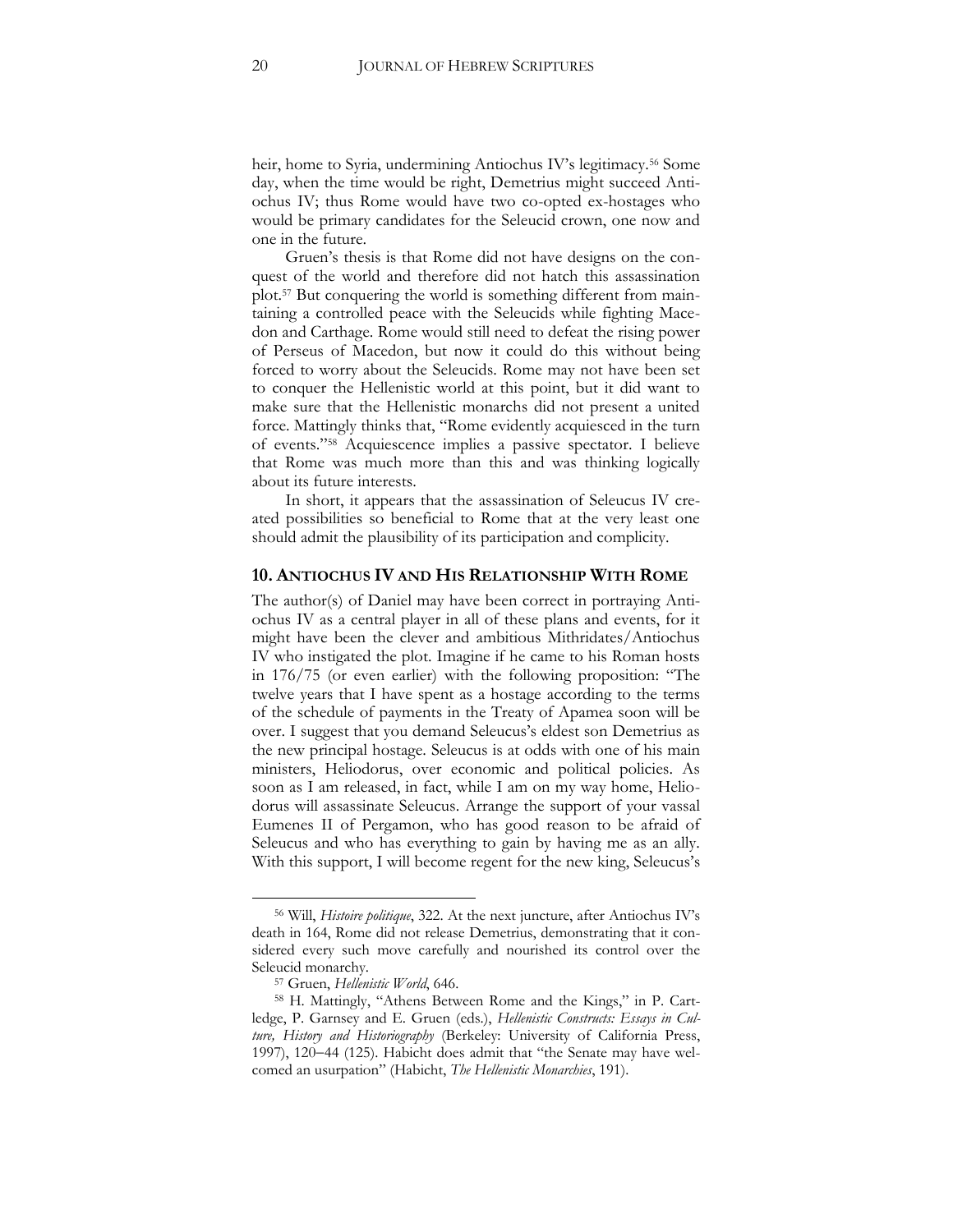second son, the young child Antiochus. I will wait until I am in control of the kingdom before I kill him. And you will never have to worry about the East again."

I can postulate this kind of relationship between Antiochus and Rome because of a number of pieces of evidence.

1. The Romans never had any kind of conflict with Antiochus IV or the Seleucid kingdom as long as he lived.

2. While he was a hostage in Rome, Antiochus IV lived in a palatial estate (Asconius, *in Pisonem* 13.16–17)<sup>59</sup> and seems to have been quite appreciative of his treatment and status; he later sent envoys to Rome with a flattering message of gratitude for the way he was treated as a prince more than a hostage. In response, the Senate ordered that there should be a renewal of the alliance "with Antiochus which had existed with his father" (Livy 42.6.6–11). Note that Seleucus IV is not mentioned.

3. Antiochus IV modeled not only his dress but also his kingdom after Roman ways. Polybius tells us that after Antiochus was released and eventually assumed the throne, he wore a toga, and seemed to campaign like a Roman candidate for office. As if he had won, he sat "on an ivory curule chair, after the fashion of the Romans . . ." (Polybius 26.1.1–7). He behaved like a Roman magistrate in Antioch (Polybius 26.1.5–6; Diodorus 29.32; Livy 41.20.1). Antiochus reviewed the soldiers armed in Roman fashion in Roman triumphal processions as at Daphne (Polybius 30.25.3– 26.1).<sup>60</sup> He put on a gladiatorial exhibition according to Roman custom (Polybius 30.26.1; Livy 41.20.11). He employed a Roman architect, D. Cossutius, to complete the Pisistratid temple to Zeus Olympius in Athens and to build an aqueduct in Antioch (Vitruvius *De Arch*. 7.praef.15 and 17). It may be that all of this points to an unabashed appreciation of what Rome had done for him. We thus get a sense of Antiochus IV's "Roman-ness." As an extremely ambitious man, it was perfectly logical for him to want to imitate what he had seen and to dream of creating his own Rome. Antiochus's transformation seems to have radically altered the Seleucid political system.<sup>61</sup>

4. After the events of 175, Rome did not insist on timely payment of the tribute (Livy 42.6.6–12), which may suggest that they understood that it would take Antiochus IV time to gain control of the Seleucid machinery.

5. In the Third Macedonian War between Rome and Macedonia, Perseus sought Antiochus's support but the latter reassured Rome of his support (Livy 42.29).

<sup>59</sup> *Tradunt et Antiochi regis filio obsidi domum publice aedificatam, inter quos Atticus in annali: quae postea dicitur Lucili poetae fuisse.*

<sup>60</sup> Gruen, *The Hellenistic World*, 662 n. 241.

<sup>61</sup> J. D. Grainger, *The Cities of Seleucid Syria* (Oxford: Clarendon Press, 1990), 156; see also Allen, *Hostages and Hostage-Taking*, 159 n. 41.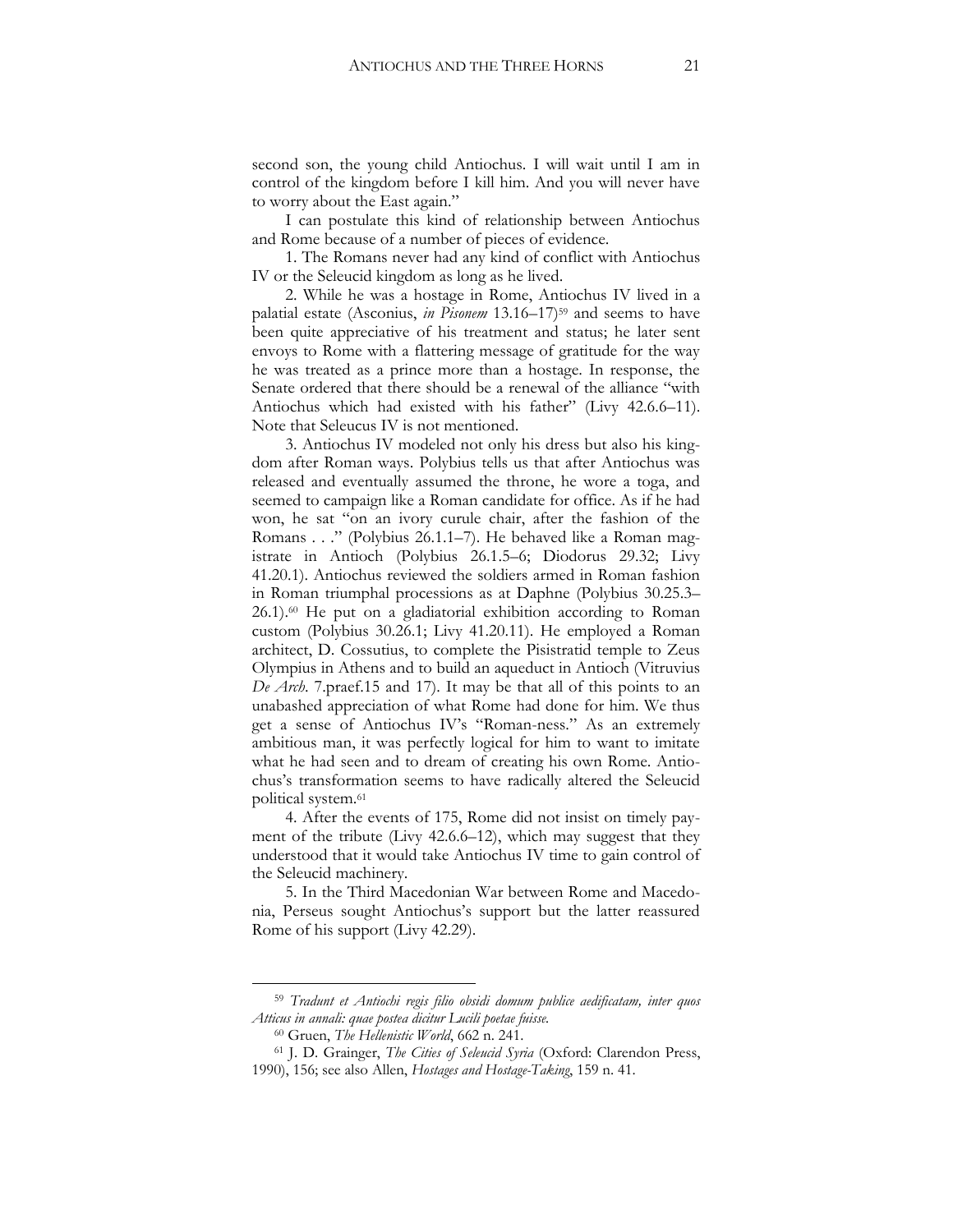6. The "Day of Eleusis," a famous historical incident recorded in Polybius 29.27; Livy 45.12; Justin 34.3; Cicero, *Phil.* 8.8, and referred to in [Dan 11:3](http://en.wikipedia.org/wiki/Daniel_11)0,<sup>62</sup> may be an indication that Antiochus IV was heavily in Rome's debt. Gaius Popilius Laenas<sup>63</sup> finds Antiochus at the climax of his conquest of Egypt and literally stops him in his tracks. Livy discusses how Antiochus had received the submission of Memphis and all Egyptians except those in Alexandria, and that in a series of unhurried marches moves toward Alexandria, the last bastion of resistance (Livy 45.12). Four miles from Alexandria, he meets an entourage from Rome. I will cite a version of the story in Justin's third or fourth century C.E. epitome<sup>64</sup> of Pompeius Trogus's historical work written in the first century B.C.E. and therefore contemporary with Livy:

Mittitur itaque legatus Popilius ad Antiochum, qui abstinere illum Aegypto aut, si iam incessisset, excedere iuberet. Cum in Aegypto eum invenisset osculumque ei rex obtulisset (nam coluerat inter ceteros Popilium Antiochus, cum obses Romae esset), tunc Popilius facessere interim privatam amicitiam iubet, cum mandata patriae intercedant; prolatoque senatus decreto et tradito, cum cunctari eum videret consultationemque ad amicos referre, ibi Popilius virga, quam in manu gerebat, amplo circulo inclusum, ut amicos caperet, consulere eos iubet nec prius inde exire, quam responsum senatui daret, aut pacem aut bellum cum Romanis habiturum. Adeoque haec austeritas animum regis fregit, ut pariturum se senatui responderet. (34.3)

Popilius was now sent out as an ambassador to Antiochus to tell him to leave Egypt alone, or withdraw from it if he had already invaded. He found Antiochus in Egypt, and when the king made to kiss him (for Popilius was one of the people whose friendship Antiochus had cultivated while a hostage in Rome), Popilius said that their personal friendship had to be in abeyance for the time being since the demands of his fatherland stood in its way. He then produced and handed over the decree of the senate. He saw Antiochus hesitate and refer the matter to his friends for discussion. Using the staff which he was carrying in his hand, Popilius then traced a circle around the king large enough to include the friends, and told them to discuss the matter and not leave the circle until Antiochus gave the senate his answer as to whether he would be at peace or

<sup>&</sup>lt;sup>62</sup> "Ships from [Kittim](http://en.wikipedia.org/wiki/Kittim) will come against him. He will be checked, and will turn back . . ." See [Goldingay,](http://en.wikipedia.org/wiki/John_Goldingay) *Daniel*, 301.

<sup>63</sup> Who had served as a consul of the [Republic](http://en.wikipedia.org/wiki/Roman_Republic) in [172](http://en.wikipedia.org/wiki/172_BC) and would again in 158.

<sup>64</sup> For the dates, see J. Yardley, *Justin and Pompeius Trogus: A Study of the Language of Justin's Epitome of Trogus* (Toronto: University of Toronto Press, 2003), 5.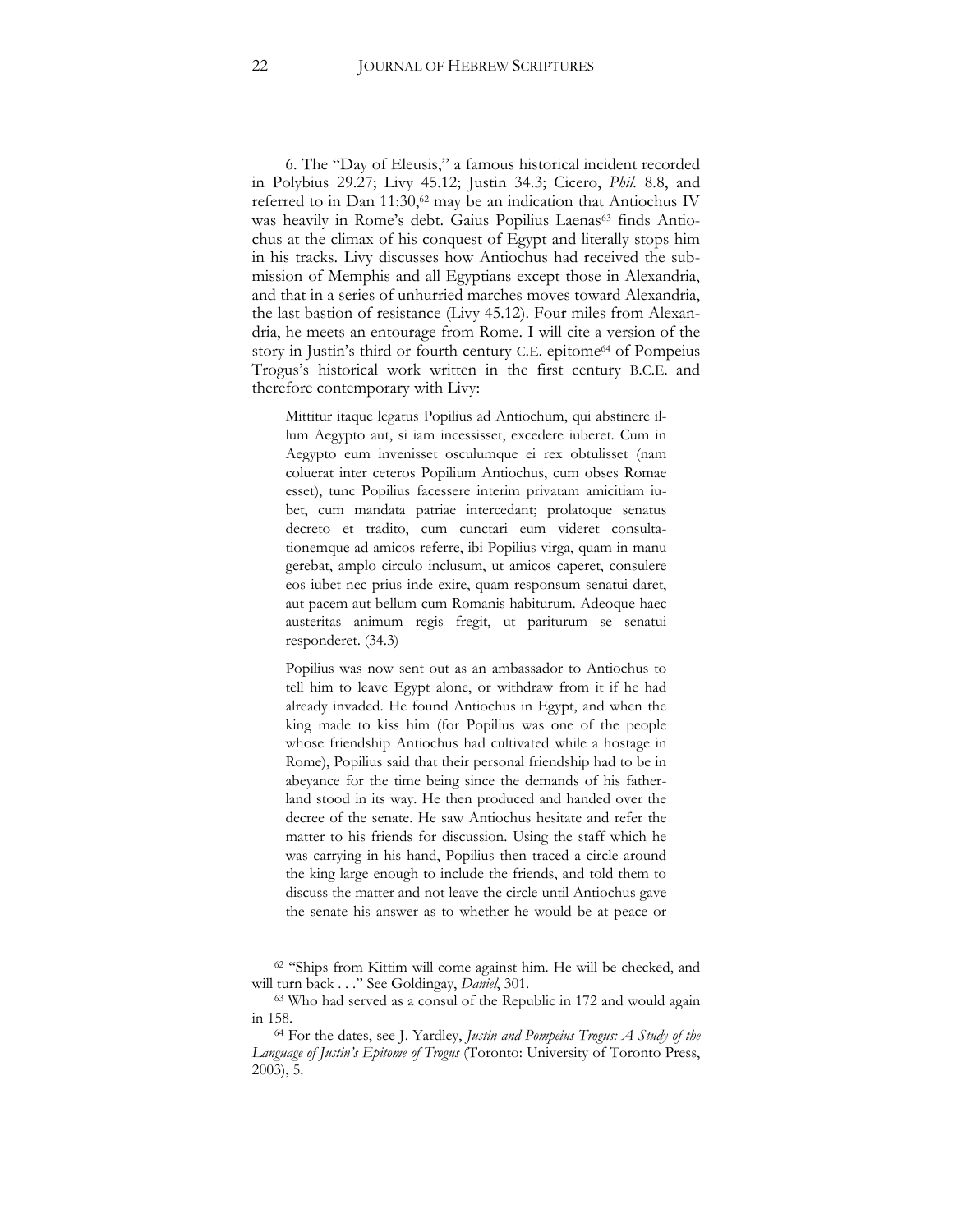war with the Romans. The toughness of resolve broke the will of the king, making him reply that he would comply with the senate's orders.<sup>65</sup>

It took precisely one Roman legate at Eleusis to make Antiochus leave Egypt in the middle of his second invasion with all but Alexandria in his grasp. A single Roman ambassador said, in effect, "We've decided that you can't have Egypt. Go home." And Antiochus left. Why was one word from one Roman representative sufficient? Why did Rome *not* need a show of force? Why was Antiochus so compliant in the midst of a second successful invasion, with Rome a power no doubt somewhat exhausted by its recent major effort against Perseus of Macedon?

It is clear that Antiochus and Popilius had a close relationship; I even wonder if the Roman politician had not been involved in the conspiracy. Who better than one of his patrons to tell him that he could not have Egypt? His very presence would remind Antiochus of his debt.

7. Perhaps the close relationship explains why Rome did not mind Antiochus IV's military buildup, including his building of a navy and adding of war elephants in direct contradiction to the provisions of the Treaty of Apamea; the Senate knew or at least felt that they could trust him because of their involvement in his rise to power. The Treaty of Apamea (Polybius 21.42.12–13) states that Antiochus III will surrender all the elephants he possessed at that time and that he and his successors will not keep any in the future: also, he will not have more than ten warships or any kind of fleet.<sup>66</sup> And yet, forty-two elephants took part in Antiochus IV's Daphne procession (Polybius 30.25.11) and he even offered elephants to Rome (Polyaenus. *Strat.* 4.21). Antiochus used his navy in the conquest of Egypt (Livy 44.19.9) and Cyprus (Livy 45.11). It is striking that after Antiochus IV's death, a Roman legate came to burn the fleet and literally hamstring the elephants (Appian, *Syr.* 46). Why at this point? I would suggest this is because Rome felt that it could no longer pull the strings of the young Seleucid king Antiochus V and his regent Lysias and were unsure what the new king might do; it thus reasserted the provisions of the Treaty of Apamea.

8. It is only after Antiochus IV's death that Rome confers a political relationship on the Judaeans who had been so rebellious against Antiochus IV. The [Roman-Jewish Treaty](http://en.wikipedia.org/wiki/Roman-Jewish_Treaty) was an agreement made between Judah Maccabee and the [Roman Republic](http://en.wikipedia.org/wiki/Roman_Republic) in 161 B.C.E. according to [1 Maccabees](http://en.wikipedia.org/wiki/1_Maccabees) 8:17 and [Josephus](http://en.wikipedia.org/wiki/Josephus) 12.417–19. It was the first recorded contact between the [Jewish](http://en.wikipedia.org/wiki/Jewish) people and the [Romans.](http://en.wikipedia.org/wiki/Ancient_Rome) <sup>67</sup> Perhaps the Senate wanted to weaken the regime of

<sup>65</sup> J. C. Yardley (trans.), *Justin: Epitome of the Philippic History of Pompeius Trogus* (Atlanta: Scholars Press, 1994), 225–26.

<sup>66</sup> A. H. McDonald and F. W. Walbank, "The Treaty of Apamea (188 B.C.): The Naval Clauses," *JRS* 59 (1969), 30–39.

<sup>&</sup>lt;sup>67</sup> This embassy and treaty seem to be real. While [Sherwin-White](http://en.wikipedia.org/wiki/A.N._Sherwin-White)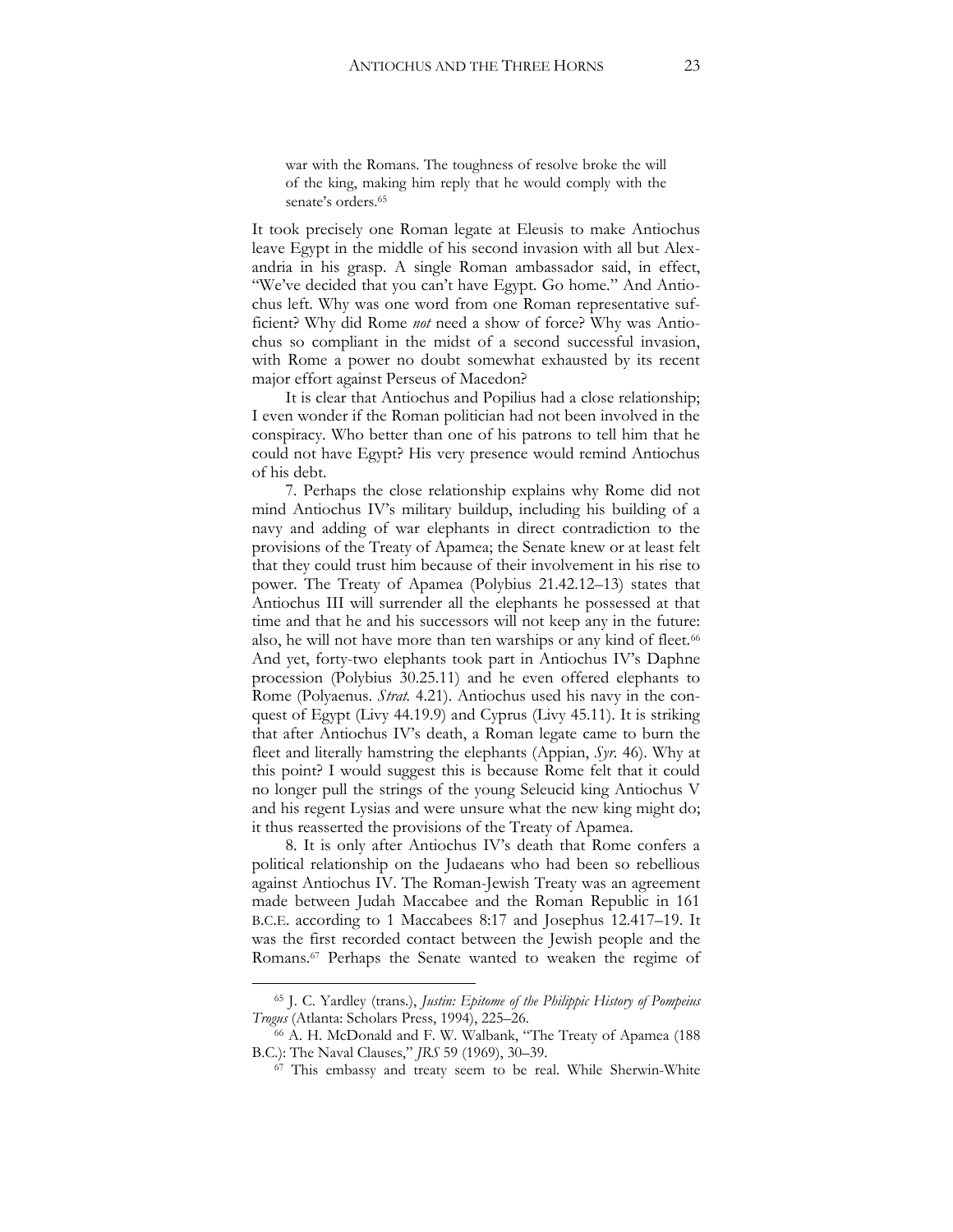Demetrius I, the Seleucid heir who had escaped his hostage-ship in Rome and taken the Seleucid throne against their will.

The evidence of a strong relationship between Rome and Antiochus IV may point to a successful conspiracy that was mutually beneficial.

#### **11. APAMEA, APPIAN AND ANTIOCHUS IV AS HOSTAGE IN ROME**

I have tried to demonstrate that the sending of Demetrius to Rome as a hostage was not Seleucus' own initiative but must have followed a Roman request/demand. Appian presents the exchange in a different light, however, saying that Seleucus "freed" (ἐξέλυσε) his brother Antiochus. A closer look at Appian in relation to the earlier accounts of Polybius and Livy is therefore necessary.

It is interesting that all that Polybius and Livy tell us about hostages in the Treaty of Apamea is that Antiochus III must give twenty hostages to be replaced every three years (Polybius 21.42.22; Livy 39.38.14–15):

Obsides Romanis uiginti dato et triennio mutato, ne minores octonum denum annorum neu maiores quinum quadragenum (Livy 39.38.14–15).

He shall give the Romans twenty hostages and shall change them triennially, provided that none of them shall be younger than eighteen years nor older than forty-five years.

Appian, however, says that Antiochus III

δοῦναι δὲ καὶ εἴκοσιν ὅμηρα, ἃ ἂν ὁ στρατηγὸς ἐπιγράψῃ.

must give twenty hostages, whom the consul will select (Appian, *Syr.* 38).

Note well that according to Appian the treaty explicitly states that the Roman consul, not Antiochus III, will select the hostages. The consul must have named Antiochus IV as one of the hostages:

Τοσάδε προύτεινεν ὁ Σκιπίων, καὶ πάντα ἐδέχοντο οἱ πρέσβεις. τὁ τε μέρος αὐτίκα τῶν χρημάτων καὶ τὰ εἴκοσιν ὅμηρα ἐκομίζετο, καὶ ἦν αὐτῶν Ἀντίοχος ὁ νεώτερος υἱὸς Ἀντιόχου.

All the terms offered by Scipio were accepted by the ambassadors. That part of the money which was to be paid down,

<u>.</u>

states that it is a forgery created to make the Maccabees look good (A. N. Sherwin-White, *Roman Foreign Policy in the East 168 BC to 1 AD* [London: Duckworth, 1984], 72), Gera notes the similarity in form between this treaty and other comparable agreements and defends the authenticity of the letter and the mission (Gera, *Judaea in Mediterranean Politics*, 304–20). See also J. A. Goldstein, *I Maccabees* (AB, 41; New York: Doubleday, 1976), 346.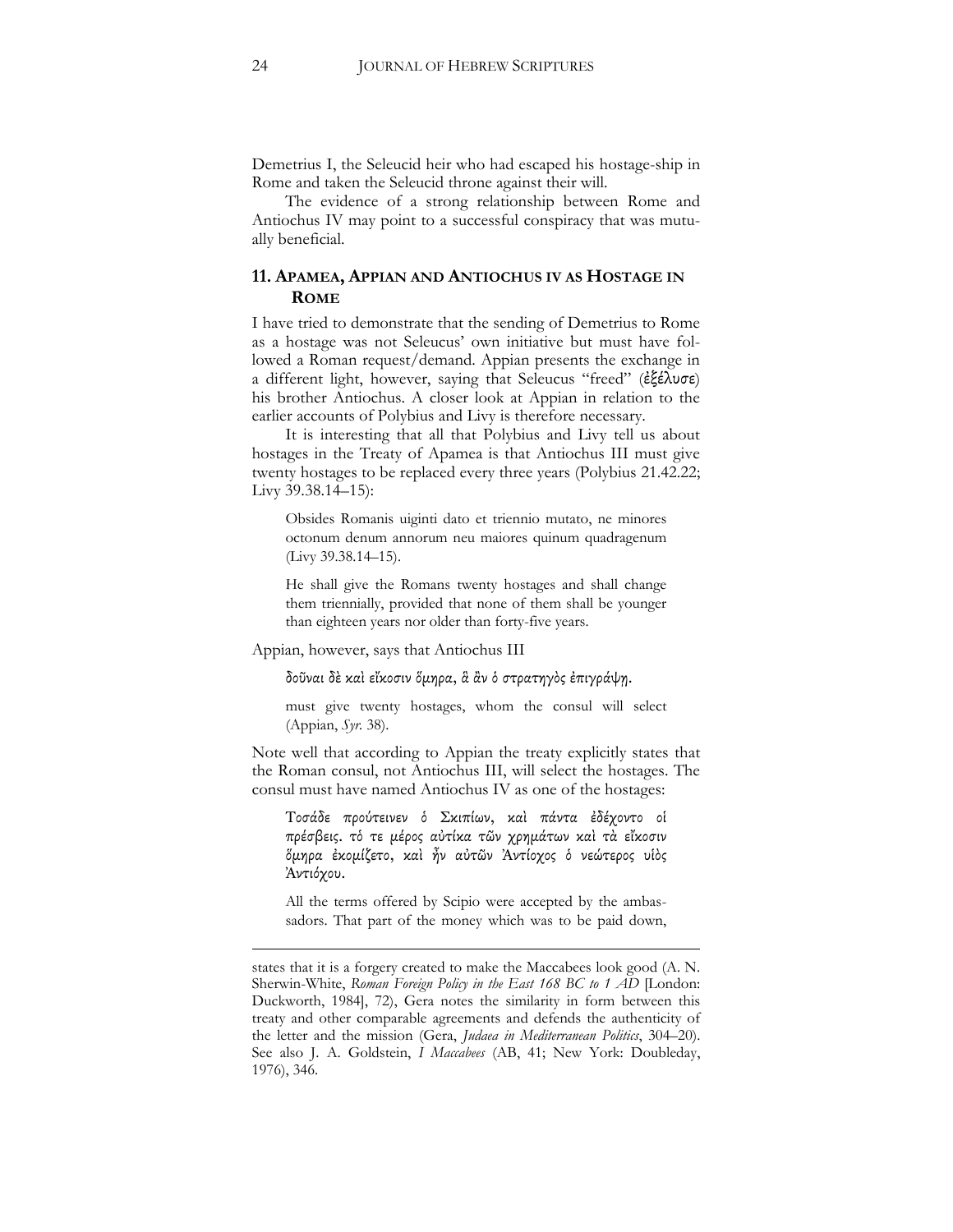and the twenty hostages, were furnished. Among the latter was Antiochus, the younger son of Antiochus.

Appian goes on to say that when the Senate approves the treaty, it clarifies that "the hostages should be changed every third year, except the son of Antiochus."

This is, in fact, what happened. The Romans did not apply the three-year period to Antiochus IV but kept him for no less than four three-year periods, or what should have been the entire length of the tribute payments. It would seem that the other hostages did not matter very much, but that the principal hostage would remain in that status.

That Polybius, Livy and Appian are historians associated with Rome does not mean that they are defenders or supporters of what Rome did at the point in history under discussion. Polybius was a Roman hostage himself and a personal enemy of Antiochus IV who explicitly showed his antagonism to the Seleucid king.<sup>68</sup> This might have colored his description of how and why Antiochus IV was sent as a hostage to Rome but in this case it did not. Livy, who saw the perils of hostage taking in the Rome of his time, also did not take any position here.<sup>69</sup> But Appian, at a date further removed from these events, seems more interested in how and when Antiochus IV came to Rome. This may simply be the nature of his concise and summarizing work; Appian, with more of a retrospective vision, only writes about selected historical facts and events. Appian knows that one of the most significant aspects of the Treaty of Apamea will be the emergence of Antiochus IV.

Still, if the consul selected the hostages, as the treaty states according to Appian, this is different from Polybius and Livy who said that Antiochus III must give twenty hostages without any special demands. If we did not have Appian and only had Polybius and Livy, we would not even know at this point in their narratives that Antiochus IV was one of the hostages.

While Appian follows the treaty correctly in reporting that the Roman consul selected the hostages, he seems to say that the Seleucids had control of the process in the exchange of Antiochus IV and Demetrius, that Seleucus willingly gave Demetrius in order to free Antiochus IV, even though he knows that the treaty stipulations point in the opposite direction. I can only speculate why Appian contradicts himself and everything we know, and I base this on Allen's study of the way various Roman historians speak of hostages. As opposed to the time of Augustus, when Livy speaks of how Rome avoided wars, Appian writes in the time of Trajan and Hadrian, when historians speak openly of Rome's "stampeding military ambition."<sup>70</sup> Writing about the aftermath of the Roman victory in the Third Macedonian War, Appian might have wanted

<sup>68</sup> In passages discussed above such as Polybius 26.

<sup>69</sup> Allen, *Hostages and Hostage-Taking*, 251.

<sup>70</sup> Allen, *Hostages and Hostage-Taking*, 252.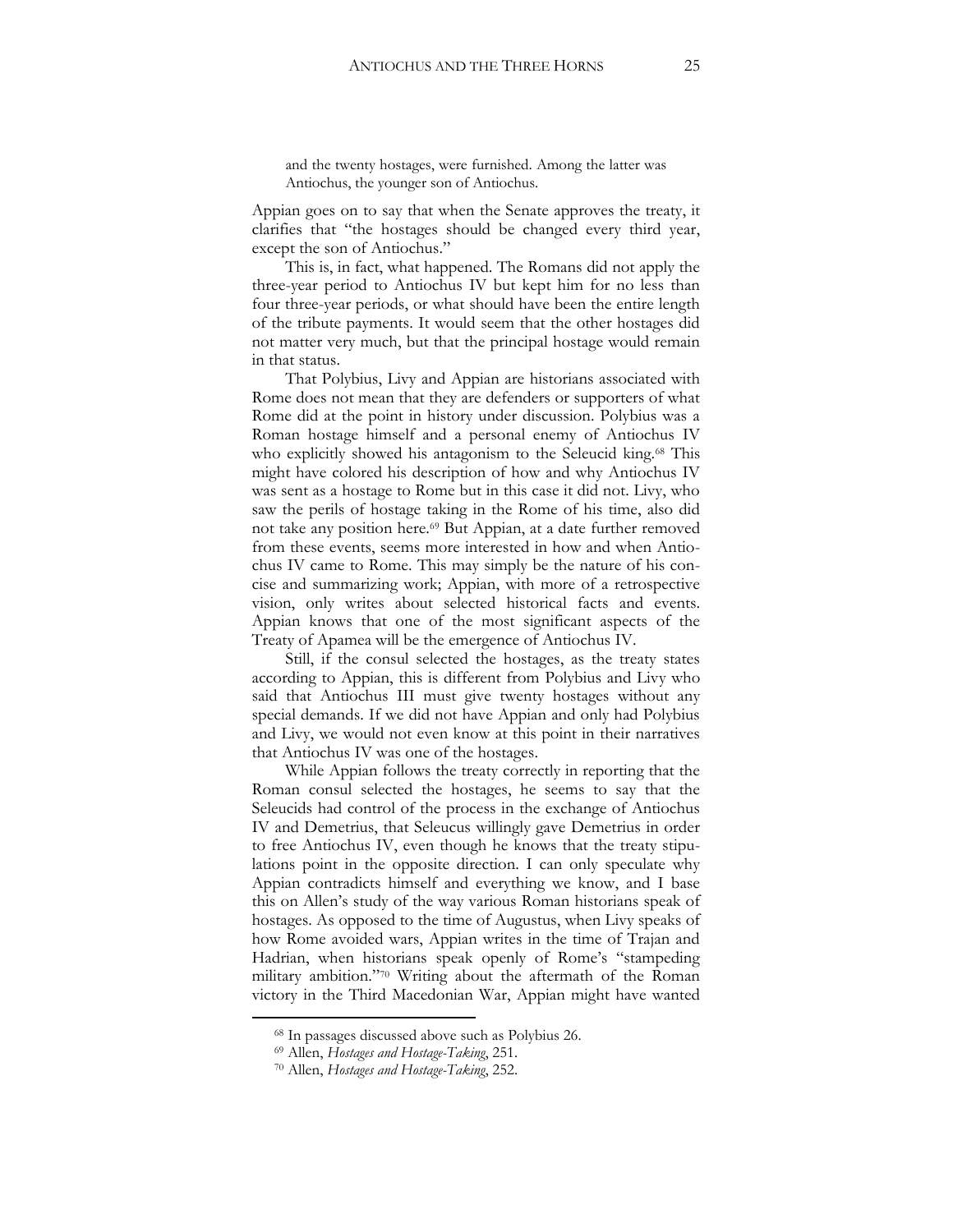to emphasize that the seemingly minor clause about hostages in Treaty of Apamea enabled or evolved into a brilliant political strategy that would soon bring Antiochus IV to the throne. The subsequent enactment of this clause some twelve years later, exchanging Antiochus IV for the legitimate heir Demetrius son of Seleucus IV, created two competing Seleucid lines (those of Seleucus IV and Antiochus IV) that would then compete for the crown over the next century, which eventually would lead to nothing less than the destruction of the Seleucid kingdom and the coming of Rome. Seleucus IV would not have cared at all about Antiochus IV and if anything did not want him to return to Antioch as a potential rival; he did not want to "free" him, and certainly not at the expense of Demetrius, his first-born and heir who would soon come of age. So again, why did Appian write about the exchange in this way? I wonder if Appian here does not write with triumphal irony, for the "freeing" of Antiochus IV was the worst possible move for Seleucus IV that would mean his death and the death of his second son Antiochus.

#### **12. THE ROLE OF THE ATTALIDS**

Appian speaks of the important role played by the rulers of Pergamon, Eumenes II and his brother Attalus (II) in Antiochus IV's accession to the throne. Their participation in the conspiracy is corroborated by *OGIS* 248, an important Athenian inscription from 175/4, which praises Eumenes II for his help in the rise of Antiochus IV.<sup>71</sup> Scholars agree on Eumenes II's role.<sup>72</sup>

The Attalid king had good reason to support a rival against Seleucus IV, who, though he had backed down, had prepared for and seriously considered war against Pergamon (Diodorus 29.24). After a grateful Antiochus came to power, as Appian states, his alliance with Pergamon was an important part of his foreign policy.

But this does not contradict the idea that Antiochus IV was established with the support of Rome because Pergamon, despite tensions, was a client state of Rome. Appian's reference to the tensions between Rome and the Attalids is not overstated, but it is several (perhaps six) years premature. Following Apamea in 188, Eumenes II received major sections of Asia Minor from the Roman victors, as they had no desire to actually administer territory

<sup>71</sup> S. M. Burstein, *The Hellenistic Age from the Battle of Ipsos to the Death of Kleopatra VII* (Cambridge: Cambridge University Press, 1985), 38 and 51– 52. See also R. B. McShane, *The Foreign Policy of the Attalids of Pergamum*  (Urbana, Ill.: University of Illinois Press, 1964), 163–64; E. V. Hansen, *The Attalids of Pergamon* (Ithaca, N. Y.: Cornell University Press, 1971), 107–8; Mørkholm, *Antiochus IV*, 38–49.

<sup>72</sup> Green agrees that Eumenes II "almost certainly" was involved in the assassination of Seleucus IV and the rise of Antiochus IV (Green, *Alexander to Actium*, 429). Gruen calls Eumenes II's support for Antiochus IV "standard Hellenistic maneuvering" (Gruen, *The Hellenistic World,* 647).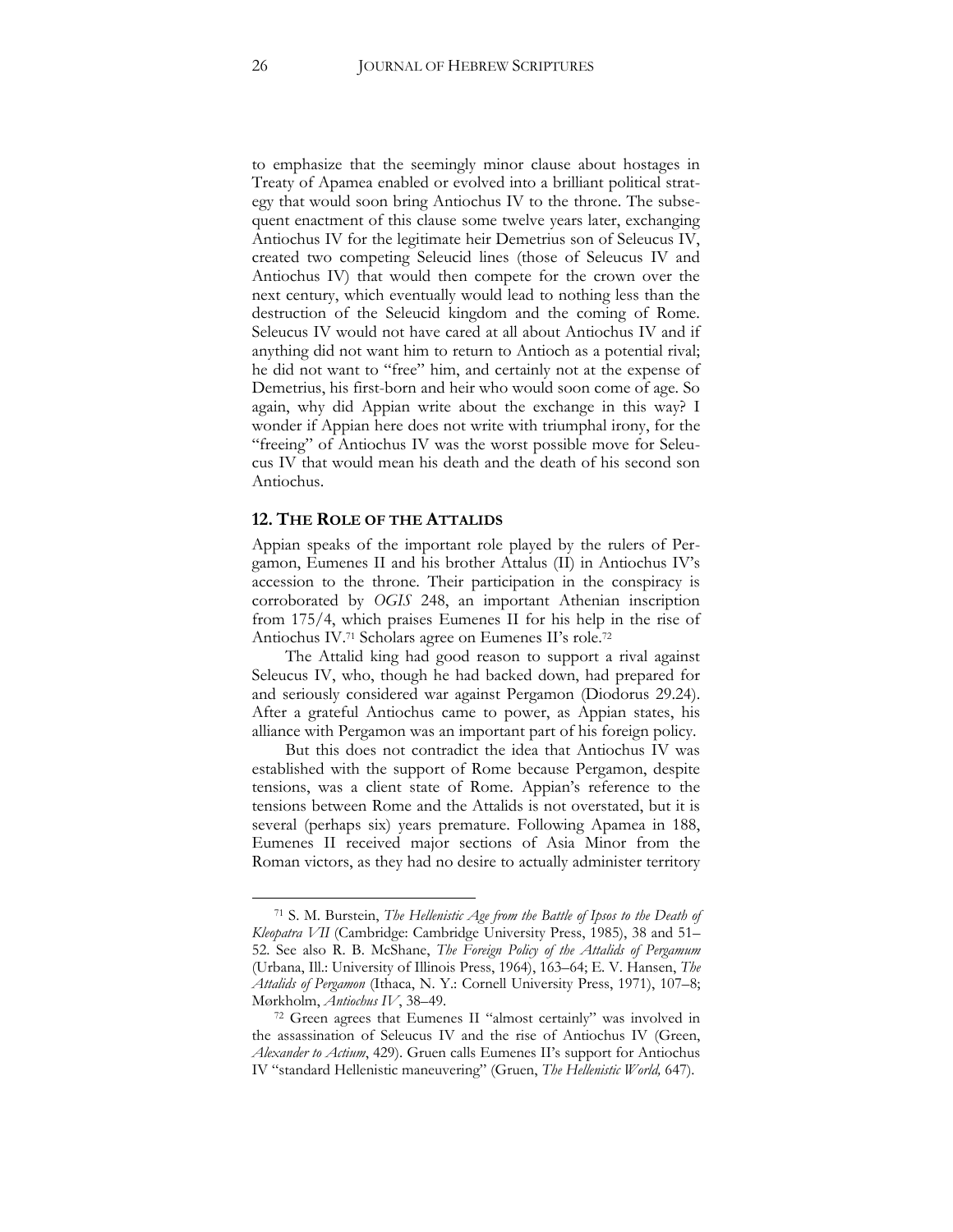in the Hellenistic east at this point but wished for a strong Pergamon in Asia Minor as a buffer zone against any possible Seleucid expansion in the future. During the Third Macedonian war (171– 68), Pergamon fought for Rome against Perseus and it was only towards the end of the war that the Senate became displeased.<sup>73</sup>

Again, in 175, Pergamon was eager to be part of a conspiracy formed by its patron Rome that would place an ally on the Seleucid throne.

#### **13. ANTIOCHUS IV AND THE THREE HORNS**

Dan 7:8, 20 and 24 seem to provide two conclusions regarding how the three horns were brought down. The first two verses make it seem that the three horns will be "uprooted" to make way for Antiochus IV, the little horn, while v. 24*—*the most important of the three passages because it explains the meaning of the symbolism*—*indicates that Antiochus IV himself will bring these three kings low. The *maśkîlîm* who wrote the latter chapters of Daniel may have believed that all of the actors who wreaked havoc with the Seleucid succession played their parts in the unfolding of God's will. Perhaps the meaning of the "uprooting" of the three horns for Antiochus IV is that God's hand can be seen in the success of the "uprooters," Rome and Pergamon. God's power is expressed in the return of a scorned Seleucid prince who had joined his interests with those nations who supported his ascension. While it is difficult to know what these authors knew about the causes of the events of their time, the closer that the historical review comes to the Antiochene persecution, the fuller the exposition and the more accurate the details.<sup>74</sup> They may not have known everything that we may know today, but they may have had a strong sense that Antiochus IV was an unusual figure who could manipulate situations, individuals and kingdoms in his rise to the top.

In attempting to identify the three horns of Dan 7, I have tried to make a case for the involvement of Antiochus IV in the displacement of Demetrius and the assassinations of Seleucus IV and his son Antiochus. While Antiochus IV's responsibility for the murder of the latter is clear, it is much more difficult to prove that he was involved in Rome's demand for Demetrius or the assassination of his older brother Seleucus IV.

<sup>73</sup> The Romans suspected Eumenes II of conspiring with [Perseus of](http://en.wikipedia.org/wiki/Perseus_of_Macedon)  [Macedon](http://en.wikipedia.org/wiki/Perseus_of_Macedon) and consequently in 167, the Romans made an abortive attempt to turn his brother [Attalus II](http://en.wikipedia.org/wiki/Attalus_II) against him and refused Eumenes entry into Italy to plead his case. See E. Kosmetatou, "The Attalids of Pergamon," in A. Erskine (ed.), *A Companion to the Hellenistic World* (Oxford: Blackwell, 2003), 159–74 (164).

<sup>74</sup> M. Delcor "L'histoire selon le livre de Daniel, notamment au chapitre XI," in A. S. van der Woude (ed.), *The Book of Daniel in the Light of New Findings* (BETL, 106; Leuven: Leuven University Press, 1993), 365–86.